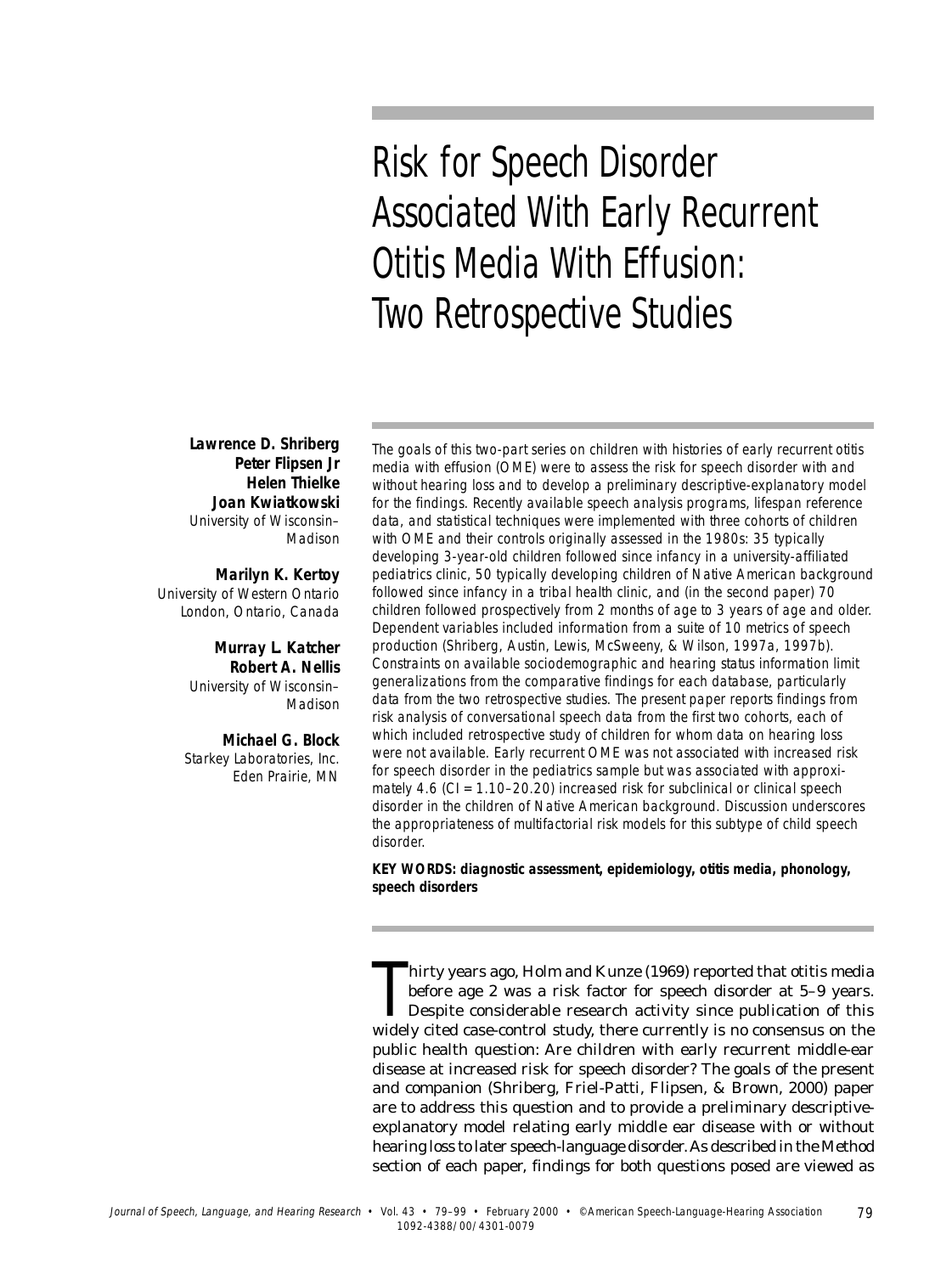preliminary because they are based on data from three cohorts of children tested over a decade ago. The databases for these cohorts did not always provide for the types of sociodemographic and other information that are routinely collected in contemporary studies using epidemiologic methods. The unique contribution of the present reports are that they use contemporary speech production analysis metrics and a variety of statistical modeling techniques. For efficiency, methodological issues and procedures common to both papers are described only in this first paper. Also, full discussion of findings from the first paper is deferred to a summative perspective provided at the end of the second paper.

# **Review of Findings From Studies of Otitis Media With Effusion and Speech**

#### **Description**

Table 1 is a summary of findings from 27 studies of otitis media with effusion and speech obtained from a literature search of publications in English during the last 30 years. Owing to definitional inconsistencies in the otitis media literature (cf. Daly, 1997), not all of the 27 studies define children as having effusion, nor do studies (including those to be reported in this paper) consistently differentiate among such terms as *frequent*, *recurrent*, *persistent*, or *chronic* otitis media (cf. Roberts, Burchinal, & Campbell, 1994). With some modifications in the definition of retrospective and ambispective designs, the format is consistent with information provided in a literature review completed over a decade ago by Roberts and colleagues (Roberts, Burchinal, Koch, Footo, & Henderson, 1988) and updated in Roberts, Burchinal, Davis, Collier, and Henderson (1991) and Roberts and Clarke-Klein (1994). Each study in Table 1 included at least one question about OME as a risk factor for speech disorder using one of three designs. Retrospective designs used otological records of OME history relative to current speech status. Ambispective designs used case records to establish otitis history, with participants then followed for a specified time period to monitor change. Prospective designs used data collection at one point in time (typically birth or soon thereafter) with repeated measures at controlled intervals to monitor otologic, impedance, and/ or audiologic status, as well as speech status.

Of the 27 studies classified in the second column in Table 1, 13 (48%) were retrospective, 10 (37%) were ambispective, and 4 (15%) were prospective. A critical difference relative to the risk analysis methods used in the current studies was whether the participants in each study constituted a cohort, in which all or almost all members of a group of individuals were classified for exposure history (i.e., OME) and for outcome (i.e.,

speech disorder). Cohort designs are common in epidemiologic research where the goal is to calculate the risk of disease for all possible members of the cohort. Cohort studies are less prone to selection and measurement biases than case-control studies and are better able to establish the temporal relationship between exposure and disease. With reference to Table 1, 10 (37%) of the studies were cohort designs, with the remaining 17 (63%) using noncohort, case-control designs. Thus, of 27 otitis-speech studies conducted during the last 30 years, 48% have used retrospective designs (11% retrospective cohort plus 37% case-control) to test whether a positive history of OME is a significant risk factor for speech disorder.

The Participants columns in Table 1 indicate that otitis-speech studies have primarily been concerned with preschool-age children, with few outcome data available from children older than approximately 11 years. Cell sizes for OME and control groups have ranged from small groups of fewer than 10 children to large groups numbering several hundred children. Participant populations have reflected a variety of sampling methods, sociodemographic characteristics, and diagnostic classifications. OME status has been documented or estimated from many sources (primarily parental reports, medical records, and school reports) and assessment methods (primarily tympanometry, otoscopy, and history of insertion of pressure equalization tubes).

## **Findings**

The right-most two columns in Table 1 indicate statistically nonsignificant and significant speech findings in these 27 studies. Two conclusions, based respectively on tallies for each column and methods in these studies, are that (a) there is limited evidence for a strong correlative association between early OME and concurrent or later speech disorder, and (b) there is no evidence for a direct causal association between OME and speech disorder. A total of 17 studies (63%) yielded negative findings (i.e., failure to reject a null hypothesis of no statistically significant speech difference associated with OME), whereas 21 studies (78%) yielded at least one statistically significant finding associating OME with deficits in one or more speech variables. Thus, 10 studies reported both negative and positive findings.

## **Methodological Critique**

Critiques of the internal and external validity of the statistically significant findings in Table 1, as well as of findings in many other studies of OME and language, learning, and behavioral variables, primarily have focused on otologic, audiologic, and language-learning issues (e.g., Kavanagh, 1986; Lous, 1995; Paradise, 1997; Roberts, Wallace, & Henderson, 1997). General conclusions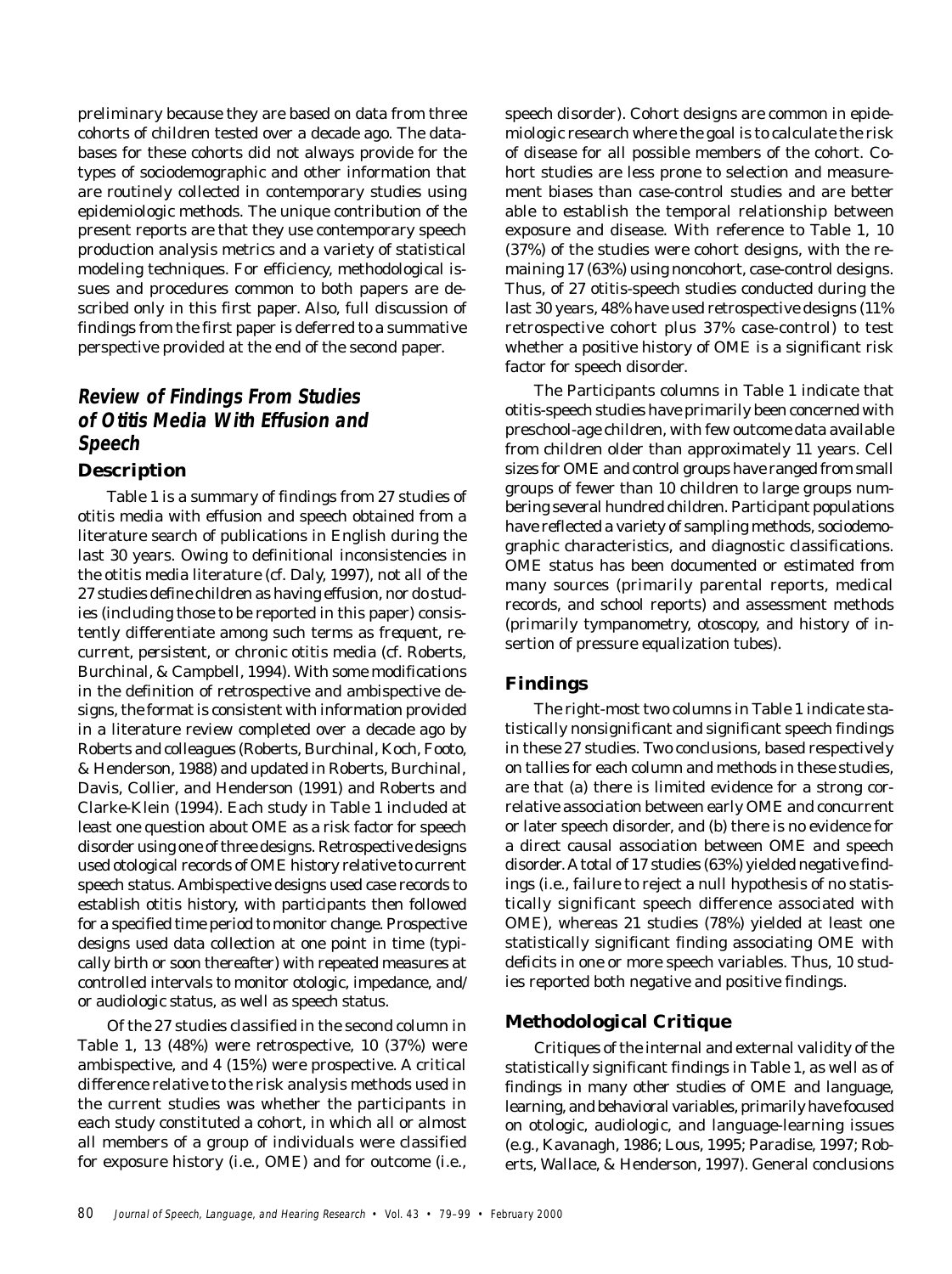Table 1 (page 1 of 2). Studies of otitis media with effusion reporting speech production outcomes.<sup>a</sup>

|                                              | Method              |                          | Participants |                                        |            | Ascertainment                                                   |                                                                       | Speech findings                                                                            |                                                                                            |  |
|----------------------------------------------|---------------------|--------------------------|--------------|----------------------------------------|------------|-----------------------------------------------------------------|-----------------------------------------------------------------------|--------------------------------------------------------------------------------------------|--------------------------------------------------------------------------------------------|--|
| <b>Authors</b>                               | Design <sup>b</sup> | <b>Type</b> <sup>c</sup> | Aged         | OME                                    | Controls   | Population                                                      | Documentation<br>of OME                                               | Nonsignificant <sup>e</sup>                                                                | Significant <sup>e</sup>                                                                   |  |
| Holm & Kunze<br>(1969)                       | R                   | Ca                       | $5 - 9$      | 16                                     | 16         | Hospital<br>outpatients                                         | Parent report;<br>medical records                                     |                                                                                            | T-D words                                                                                  |  |
| Needleman &<br>Menyuk (Needle-<br>man, 1977) | R                   | $Crf/Ca$ 3-8             |              | 20                                     | 20         | Details not<br>reported                                         | Medical records:<br>school report                                     |                                                                                            | T-D words and<br>sent. imitation                                                           |  |
| Lehmann et al.<br>(1979)                     | R                   | Ca                       | $2 - 6$      | 42                                     |            | Speech and lan-<br>guage referrals<br>(with OME)                | Parent report;<br>medical records                                     |                                                                                            | Mean DASE<br>percentile = $22.2$                                                           |  |
| Silva et al. (1982)                          | R                   | Co                       | 5            | 479                                    | 355        | New Zealand<br>child development<br>study                       | Type A vs. B tym-<br>panogram; micro-<br>scopic otoscopy              |                                                                                            | <b>DASS</b>                                                                                |  |
| Shriberg & Smith<br>(1983)                   | R                   | Сa                       | $3 - 6$      | 11<br>15                               | 11<br>40   | University clinic;<br>delayed speech<br>referrals               | Parent report; PE<br>tube insertions;<br>tympanograms;<br>audiogramsh |                                                                                            | Initial consonant<br>and nasal changes                                                     |  |
| Schlieper et al.<br>(1985)                   | A                   | Ca                       | 3-6          | 13                                     | 13         | Pediatric referrals;<br>OME history and<br>mild conductive loss | Medical records                                                       |                                                                                            | Phonology errors <sup>k</sup><br>(spont. speech)                                           |  |
| Hubbard et al.<br>(1985)                     | R                   | Ca                       | $5 - 11$     | 24                                     | 24         | Cleft palate<br>patients                                        | Early $(0,3)$ vs.<br>late $(2,6)$ PE tubes                            |                                                                                            | T-D words                                                                                  |  |
| Bishop &<br>Edmundson<br>(1986)              | Α                   | L/Ca                     | 4 and<br>4:6 | 22                                     | 34         | Language-<br>disordered with<br>and w/o OME                     | Parent report                                                         | PCC <sup>I</sup> ; process<br>use <sup>m</sup> ; OME<br>errors <sup>n</sup>                |                                                                                            |  |
| Silva et al. (1986)                          | Α                   | L/Co                     | $5 - 9$      | $39^\circ$                             | 297        | New Zealand child<br>development study                          | Type A vs. B tym-<br>panogram; micro-<br>scopic otoscopy              |                                                                                            | DASS (age 5)<br>DAC (age 7 and 9)                                                          |  |
| Dyson et al.<br>(1987)                       | R                   | Ca                       | $3 - 5$      | 20                                     |            | <b>Outpatient ENT</b><br>clinic; daycare                        | Medical records                                                       | OME error IIP                                                                              | <b>APP</b> <sup>q</sup><br>OME error I <sup>r</sup>                                        |  |
| Paden et al.<br>(1987)                       | Α                   | L/Co                     | $1 - 3s$     | 40 <sup>t</sup>                        |            | Children scheduled<br>for PE tubes                              | Medical records                                                       | No pre-tube<br>factor predicts<br>progress                                                 | Multiple factors<br>predict progress                                                       |  |
| van der Vyver<br>et al. (1988)               | R                   | Сa                       | 7–11         | 10                                     | 10         | Spastic or ataxic<br>C.P.; with and w/o<br><b>OME</b>           | Details not reported                                                  |                                                                                            | <b>ATAA</b>                                                                                |  |
| Churchill et al.<br>(1988)                   | R                   | Ca                       | $3 - 6$      | 15                                     | 15         | Enrolled in therapy<br>for speech delay                         | Parent report                                                         | 8 other APP<br>processes                                                                   | Stridency deletion;<br>cluster reduction <sup>u</sup>                                      |  |
| Roberts et al.<br>(1988)                     | P                   | L/Co                     | $2 - 8$      | 55                                     |            | At risk for school<br>failure <sup>v</sup>                      | Otoscopy;<br>tympanometry                                             | Cons. errors. <sup>w</sup><br>Total processes. <sup>w</sup><br>Ind. processes <sup>w</sup> | Time with OME x<br>total process use<br>after age $4^1$ /2                                 |  |
| Paden et al.<br>(1989)                       | Α                   | L/Co                     | $1 - 3^x$    | 14 <sup>y</sup>                        | $22^z$     | Children with<br>delayed speech;<br>scheduled for PE<br>tubes   | Medical records                                                       | Initial use of<br>cluster red.;<br>Initial use of<br>liq. dev.                             | 3/5 processes at<br>initial testing <sup>aa</sup><br>Initial and retest<br>speech scoresbb |  |
| Lous (1990)                                  | R                   | Co                       | $6 - 9$      | $133$ <sup>cc</sup><br>6 <sup>dd</sup> | 251<br>378 | Danish school-<br>children; two towns                           | Parent report                                                         | SITO x OME<br>history                                                                      | SITO x current<br>tymp. in better ear                                                      |  |
| Teele et al. (1990)                          | P                   | L/Co                     | 7            | 141                                    |            | Pediatric practice<br>patients with and<br>w/o OME              | Otoscopy;<br>tympanometry                                             | Speech errors x<br>OME duration<br>before age 3                                            | G-F (total score) x<br>OME duration<br>before age 3                                        |  |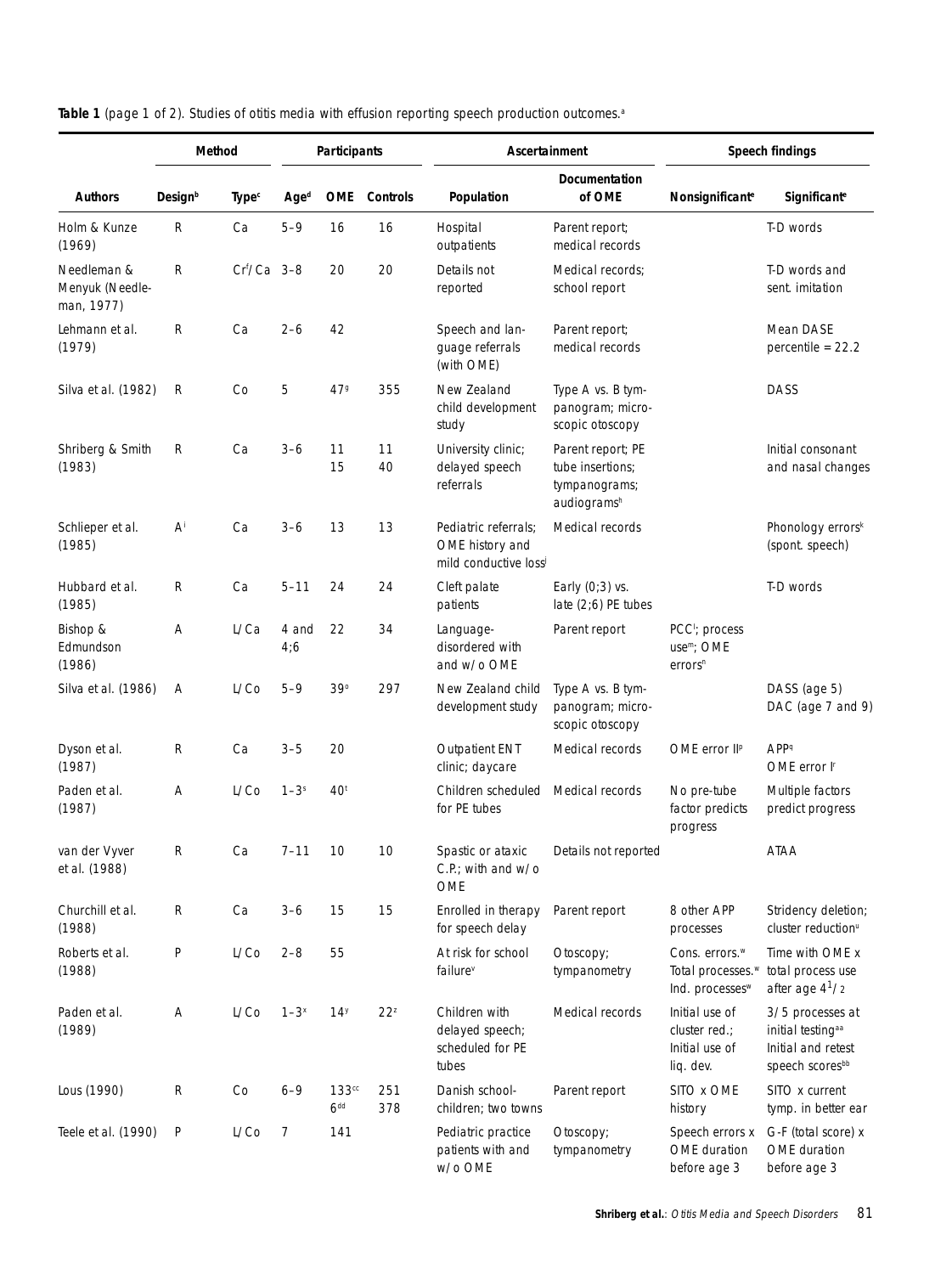|  |  |  |  |  |  | Table 1 (page 2 of 2). Studies of otitis media with effusion reporting speech production outcomes <sup>a</sup> . |  |
|--|--|--|--|--|--|------------------------------------------------------------------------------------------------------------------|--|
|--|--|--|--|--|--|------------------------------------------------------------------------------------------------------------------|--|

|                                             |                     | Method                   | Participants       |                         |                        |                                                                                | Ascertainment                                            | Speech findings                                                       |                                                                                                                                                    |  |
|---------------------------------------------|---------------------|--------------------------|--------------------|-------------------------|------------------------|--------------------------------------------------------------------------------|----------------------------------------------------------|-----------------------------------------------------------------------|----------------------------------------------------------------------------------------------------------------------------------------------------|--|
| <b>Authors</b>                              | Design <sup>b</sup> | <b>Type</b> <sup>c</sup> | Age <sup>d</sup>   | <b>OME</b>              | Controls               | Population                                                                     | <b>Documentation</b><br>of OME                           | Nonsignificant <sup>e</sup>                                           | Significant <sup>e</sup>                                                                                                                           |  |
| Thielke &<br>Shriberg (1990)                | R                   | Co                       | $3 - 6$            | 14                      | 14                     | Indian Head Start<br>program enrollees                                         | Medical records                                          | <b>PCCee</b>                                                          | Intelligibility Index <sup>ff</sup>                                                                                                                |  |
| Lonigan et al.<br>(1992)                    | Α                   | L/Ca                     | 4 and<br>5         | 20                      |                        | Expressive<br>language<br>disordered                                           | Medical records                                          | T-D (words) at<br>4 x OM (any<br>time period)                         | T-D (words) at 5 x<br>OM at 18-24<br>months                                                                                                        |  |
| Zargi & Boltezar<br>(1992)99                | R                   | Ca                       | $8 - 10$           | 33 <sup>hh</sup>        | 29                     | <b>ENT</b> patients with<br>and w/o supp. OM                                   | Parent report;<br>medical records                        | Presence of<br>artic. disorders                                       |                                                                                                                                                    |  |
| Harsten et al.<br>(1993)                    | P                   | L/C <sub>O</sub>         | 4 and<br>7         | 13                      | 29                     | Swedish children;<br>recruited at birth                                        | Microscopic oto-<br>scopy; tympano-<br>grams; audiograms | Process use at<br>age 4 and 7 <sup>ii</sup>                           |                                                                                                                                                    |  |
| Manders &<br>Tyberghein (1993)              | Α                   | L/Ca                     | 4 and<br>5         | 18                      | 40                     | Dutch children just<br>prior to PE tubes                                       | Details not reported                                     | Presence of<br>artic. disorders                                       |                                                                                                                                                    |  |
| Paul et al. (1993)                          | A                   | L/Ca                     | 3 and<br>4         | 8jj<br>12 <sup>kk</sup> | 13<br>11 <sup>kk</sup> | Normal talkers vs.<br>late-talkers                                             | Parent report or<br>known PE tube<br>placement           | $G-F$ (at $3$ ) <sup>"</sup><br>TOLD (at $4$ ) <sup>mm</sup>          |                                                                                                                                                    |  |
| Hoey Hemmer &<br>Bernstein Ratner<br>(1994) | R                   | Ca                       | $2 - 4$            | 6                       | 6                      | Same-sex dizygotic<br>twins: discordant<br>OME histories                       | Parent report;<br>medical records                        | PAT percentiles<br>G-F percentiles<br>PCCee; PFCnn                    |                                                                                                                                                    |  |
| Ryachew et al.<br>(1996a)                   | A                   | L/Ca                     | $9 - 18$<br>months | 9                       | 9                      | Infants with early <sup>oo</sup><br>and late <sup>pp</sup> onset<br><b>OME</b> | Medical records                                          | Vowel F1 freq.;<br>F2 freq.; std.<br>dev. of F1 freq.;<br>F2/F1 ratio | Std. dev. of F2<br>freq. on vowels                                                                                                                 |  |
| Rvachew et al.<br>(1996b)                   | Α                   | L/Ca                     | $6 - 12$<br>months | 9                       | 9                      | Infants with early <sup>oo</sup><br>and late <sup>pp</sup> onset<br><b>OME</b> | Medical records                                          |                                                                       | Canonical babble<br>ratio; canonical<br>utterance types                                                                                            |  |
| Abraham et al.<br>(1996)                    | P                   | L/Co                     | $\overline{2}$     | 8                       | 8                      | Longitudinal infant<br>study; with and<br>w/o OME                              | Otoscopy                                                 | in inventory;<br>Final position<br>consonant<br>accuracy              | Front consonants Back consonants in<br>inventory; Initial<br>consonants in<br>inventory; Initial<br>position consonant<br>accuracy; Process<br>use |  |

Note. ATAA = Afrikaans Test of Articulation Ability (South Africa); DAC = Dunedin Articulation Check (New Zealand); APP = Assessment of Phonological Processes; DASE = Denver Articulation Screening Exam; DASS = Dunedin Articulation Screening Scale (New Zealand); G-F = Goldman-Fristoe Test of Articulation; SITO = Staten Institute for Talelidende, Odense (Denmark); T-D = Templin-Darley; TOLD = Test of Language Development.

<sup>a</sup>Not all studies limited evaluation to "effusion" cases. <sup>b</sup>R = retrospective; P = prospective; A = ambispective. °Co = cohort; Ca = case control; Cr = cross-sectional; L = longitudinal. <sup>a</sup>Age at which speech production assessed (in years). <sup>e</sup>X indicates correlation between variables. <sup>r</sup>4 age groups (n = 5 each). ®articipants with bilateral OME at time of testing. ʰAt least one measure indicating OME. ˈDid 1 year follow-up but speech results not reported. <sup>¡</sup>At initial testing (normal at 1 year follow-up). <sup>k</sup>Used checklist (no details given). 'Percent Consonants Correct (single words). ™As per McReynolds and Elbert (1981) (single words). "Changes in initial consonants and nasals (Shriberg and Smith, 1983). "Participants with bilateral OME at initial testing. <sup>p</sup>lnitial consonant errors in 3/20 participants. <sup>q</sup>APP stimuli; 5 common processes + sound changes from Shriberg and Smith (1983); results delayed relative to normal. 'Nasal errors in 9/20 participants (no significance test). <sup>s</sup>Tested every 3–4 months until no longer delayed or age 3. 'Divided into 3 groups based on phonologic skill. "Includes /s/ clusters. "Socioeconomic criteria; 51/55 = African American. "No sign; correlation with OME overall (single words). <sup>x</sup>īested every 3–4 months until age 4. <sup>y</sup>Still speech delayed at age 4. <sup>z</sup>Caught up to norms by age 4. <sup>aa</sup>Stridency deletion; velar deviations; postvocalic obstruent omissions (single words). bbMean of 5 process scores. "One or more OM episodes. ddType B tympanogram (better ear) at time of testing. <sup>ee</sup>Percent Consonants Correct (conversational speech). <sup>ff</sup>Percent words understood by transcriber. 99Language spoken = Slovenian. hhSuppurative otitis only. "Single word stimuli; overall ratings (0 = normal, 2 = deviant). "Normal onset of first words. kkLate-talkers. "Percentile ranks. mmWord articulation subtest score. mPercent (place and manner) Features Correct in conversation. <sup>oo</sup>First treated for OME before age 6 months. PPNo OME treatment before age 6 months.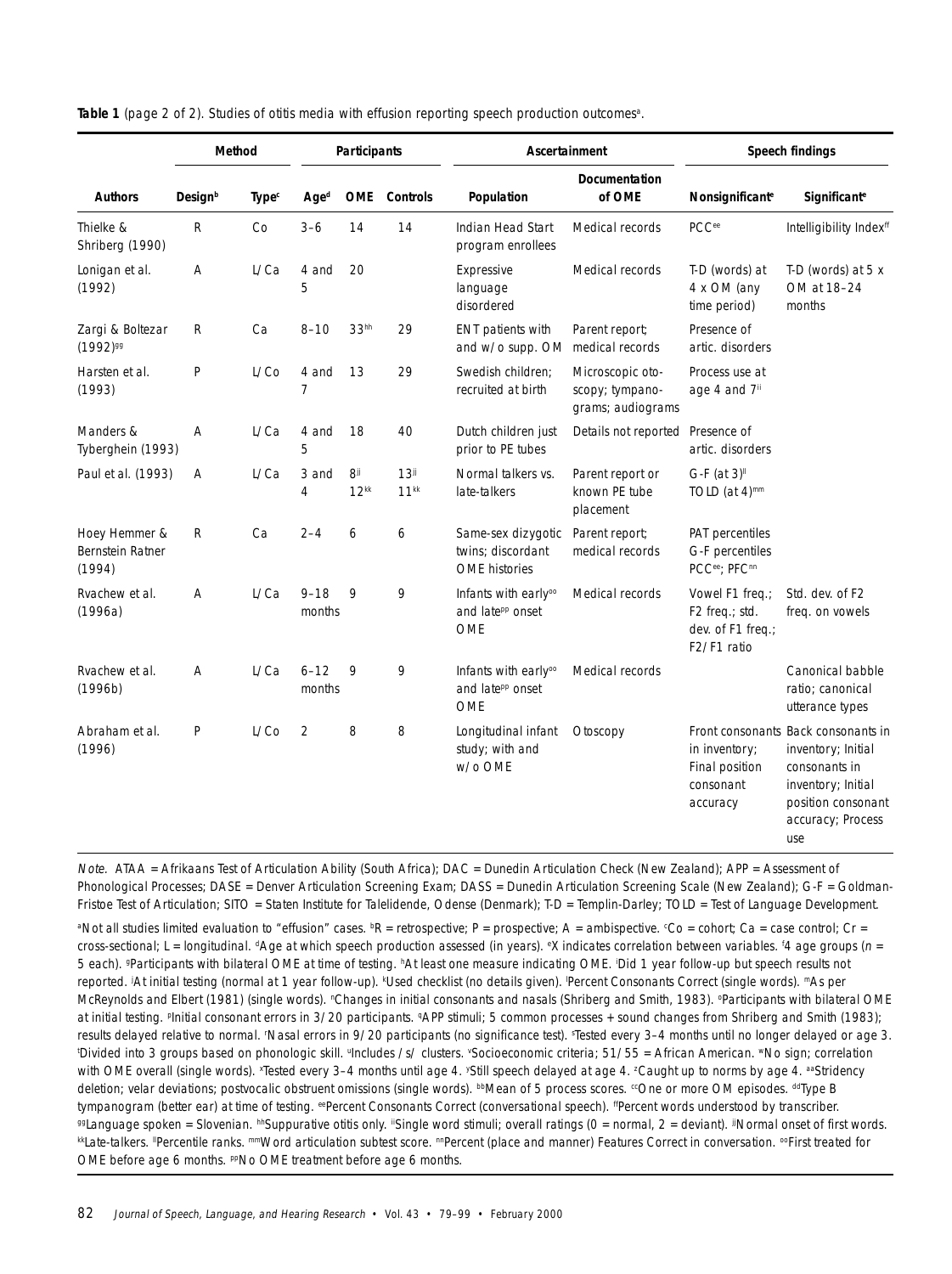are that no one study has assembled the appropriate methods in all relevant domains to test whether early, frequent otitis media with effusion is a risk factor for speech disorder. Detailed examination of the 27 speechotitis studies in Table 1 suggests that differences among findings are likely associated with the complex of designs and methods used to address the question of OME as a risk factor for speech disorder.

The first source of support for this claim is the evidence shown in the lengthy set of footnotes for Table 1, expressly included to underscore differences in method across the 27 studies. These often crucial details have generally been lost to prior summative reviews. A second source of support for the claim of significant methodological diversity are findings from a comparative analysis of the 27 studies. Analysis of studies that yielded at least one significant finding versus those yielding at least one nonsignificant finding (thus some studies appeared in both groups) indicated that there was no one design or method variable that was clearly associated with significant or nonsignificant findings. Specifically, studies reporting at least one statistically significant finding were not more likely (a) to have used a particular research design (e.g., prospective, case-control), (b) to have included significantly more participants in the OME+ group (sample sizes averaged approximately 31 participants for both OME+ and OME– groups), (c) to have differed on the age at which outcomes were measured, or (d) to have used tympanometry versus otoscopy to validate the comparison group. Finally, of specific interest in the present context, studies reporting at least one significant finding were not more likely to have used a particular method for speech sampling (e.g., articulation tests, conversational speech samples) or speech analysis (e.g., percentage consonants correct, phonological process analysis).

### **Modeling the Short-Term and Long-Term Sequelae of OME**

Applied perspectives on otitis-speech research concerns the time course of effects and effect size. The shortterm and long-term consequences of OME for speechlanguage development might be posited to range from clinically insubstantial to clinically substantial involvement. In addition, moderating or mediating variables (cf. Baron & Kenny, 1986) include the age at onset; degree and duration of each episode; comorbidity with other disorders; and preventive, mitigating, or exacerbating environmental factors. Accordingly, speech production errors could be described as falling along a continuum of subclinical to clinical deficits for certain target sounds or subsets of sounds and on more global constructs such as intelligibility. Difficulties developing stable phonological representations might in turn be posited to have

short-term or long-term consequences for rate and type of development in other linguistic and psychosocial domains. Specifically, what manifests as mild (i.e., subclinical) speech differences at one stage of phonological development might be causally associated with greater involvements in the same or other linguistic domains at later periods of development (i.e., transitive or "downstream" effects).

One explanatory route for downstream effects of early OME is *direct* association between the phonological deficit and the deficit in another domain. For example, unstable underlying representation of /h/ might lead to difficulties learning the pronoun system (e.g., *he*, *him*, *his*, *her*). Alternative *indirect* or *mediated* pathways invoke the cognitive-linguistic styles of information processing that may be engendered by the unstable speech signal, including inattention to the acoustic and visual cues in verbal learning (e.g., Feagans, Sanyal, Henderson, Collier, & Applebaum, 1987). Bishop and Edmundson (1986) provide an instructive perspective on effect size, mediation, and long-term sequelae:

It is often assumed that the 14 to 40 dB hearing loss associated with otitis media (Bess, 1983) is not severe enough to affect language development. Yet this degree of hearing loss can impair speech discrimination (Dobie & Berlin, 1979; Mustain, 1979). Even if a child can discriminate speech sounds in a test situation, we cannot assume that the hearing loss is irrelevant for language learning. Rabbitt (1968) showed that if normal adults were asked to repeat a message, recall of the first part of the message was hampered if the second part was presented through white noise: the additional effort needed to listen to a noisy message seemed to use up so much concentration that they forgot the earlier part that had been heard clearly. The implication is that if one has to concentrate hard to perceive a degraded signal, then capacity for deeper language processing is reduced, so that a hearing loss that is not severe enough to affect ability to perceive language may nevertheless impair comprehension. (p. 322)

Roberts (1997), invoking concepts from dynamical systems theory, elaborates on Nozza's (1988) claim that even small disruptions of hearing may have amplified effects early in development:

First, even mild hearing loss (average Sound Awareness Threshold = 16 dB) occurring periodically over time may have a measurable adverse effect on categorical responding by infants under specific input conditions....This position is consistent with the general principle of dynamic systems that small changes in relevant contextual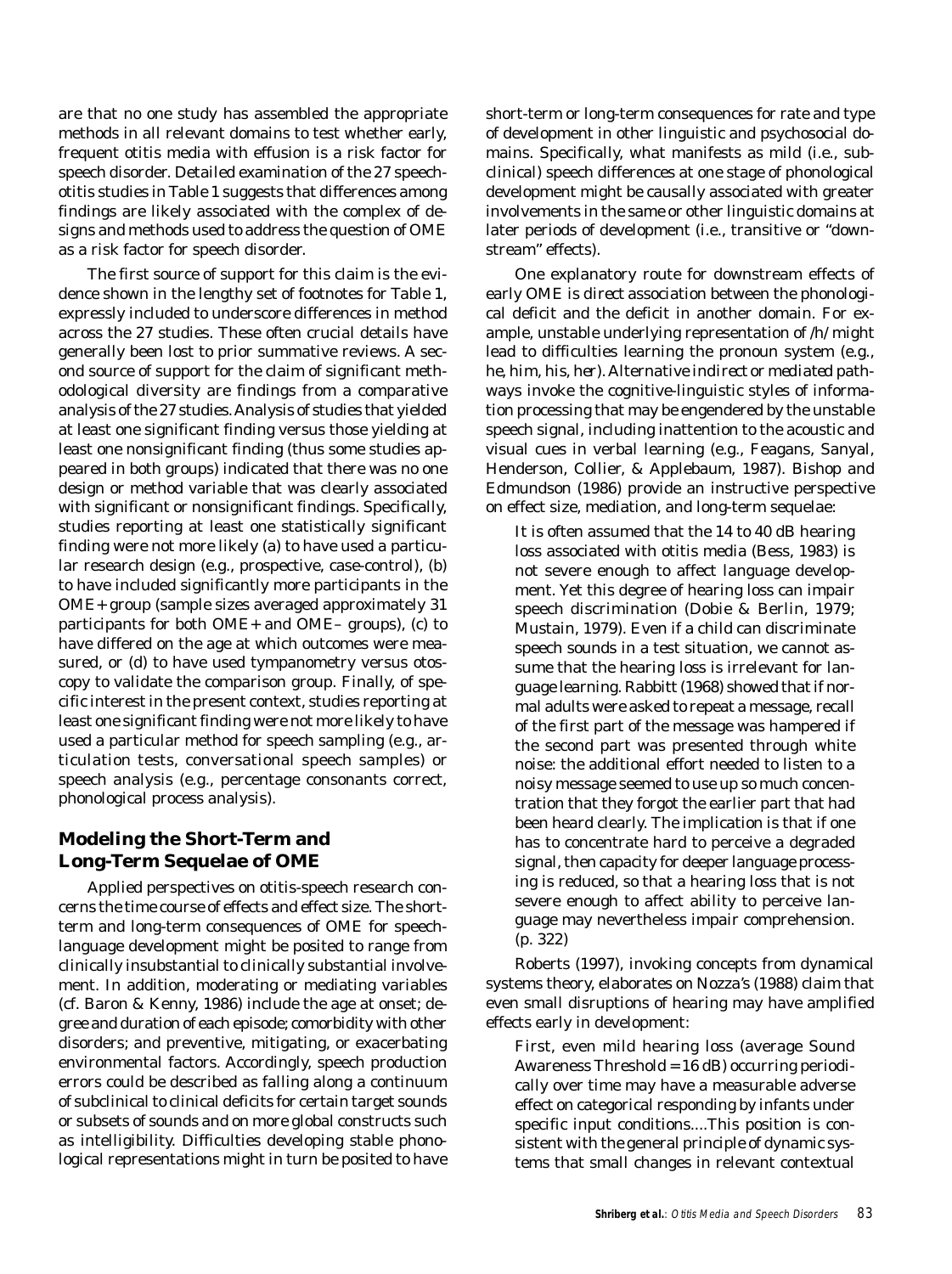variables, particularly during transition periods, can result in dramatic changes in system behavior (Kelso, 1995; Thelen & Smith, 1994). (p. 514)

# **Summary and Overview of Research Design**

There currently is no consensus on the question of whether early, frequent otitis media with effusion is a risk factor for speech disorder. Moreover, as reviewed in the companion paper, no study to date has provided a descriptive-explanatory account linking early OME with or without measures of hearing loss to later speech delay.

Rationale for the present report is based on the recent availability of a suite of speech metrics and lifespan reference data (Shriberg et al., 1997a, 1997b) that can be used to address the question of whether a history of significant otitis media with effusion places a child at increased risk for speech disorder. As reviewed in the following section, three databases assembled in the 1980s were available for this purpose. The two study samples in the present paper were a retrospectively sampled cohort of 35 typically developing children followed in a pediatrics clinic and a retrospectively sampled group of 50 children of Native American background followed in a tribal health clinic. Preliminary findings have been reported for all children in the pediatrics clinic sample (Shriberg, Kwiatkowski, Block, et al., 1984) and for 28 of the 50 children of Native American background (Shriberg, 1987; Thielke & Shriberg, 1990). Although these two data sets collected over a decade ago did not allow use of prospective assessment and lack information on children's hearing, they met methodological needs for studying early otitis media as a risk factor for speech delay. The primary purpose of the following paper in this series, which includes information on both otitis media and hearing, was to cross-validate risk findings in the present paper and to model associations among early otitis and hearing loss and later speech outcomes. A forthcoming report of a collaborative project will extend the findings in these reports, using data from a large epidemiologic study of children whose OME and hearing status were monitored from 2 months of age.

The research design for these studies is considered to successfully address four speech measurement constraints and one analysis constraint in prior OME speech studies. In the two retrospective studies to follow (a) speech samples were obtained from natural conversation, not from imitated or spontaneously evoked word or sentence tasks; (b) speech data were reduced using narrow-phonetic transcription, not by correct/incorrect scoring using broad-phonetic transcription; (c) speech acquisition was assessed with multiple metrics sensitive to different structural levels of phonology, not by one single index of speech competence; (d) statistical comparisons included information on subclinical-level involvement as well as clinical involvement; and (e) risk analysis techniques were used to provide clinically relevant quantitative estimates of the potential effects of early OME on productive speech.

# **Method Study 1: Pediatrics Clinic Cohort Participants**

*Classification.* A computer search of records in a university-affiliated general pediatrics clinic in 1983 identified a cohort of 67 3-year-old children who had been followed at the clinic since birth. All children were from monolingual American-English-speaking homes and were free of major medical or psychosocial involvements. None of the children had received or been referred for speech-language services.

Under the direction of author MLK, a pediatrician at the clinic during this period, children's otologic histories were constructed from physician entries indicating episodes of otitis media, middle-ear effusion, retracted tympanic membrane, liquid behind the tympanic membrane, or resolving otitis media. The goal was to chronicle the duration of each episode of otitis media. Fourteen days were allowed for each reported episode of otitis media in one or both ears unless abnormal return visits occurred; in this event, the exact number of days of involvement was noted. This criterion was established by the pediatrician to coincide with antibiotic regimens and return visits. The procedure is conservative in relation to that of Teele, Klein, Rosner, and The Greater Boston Otitis Media Study Group (1984), who allowed 29 days for each episode of otitis media. Contact letters and follow-up phone calls to caregivers of the 67 children yielded a 52% sample of 35 children volunteered by their caregivers for a 2.5-hour test session to be conducted at the university hospital.

*Description.* The gender distribution in the volunteered sample, 18 (51%) boys and 17 (49%) girls, was proportional to the distribution of boys (52%) and girls (48%) in the total pediatrics clinic cohort. Mean age at testing was 3 years 8 months, with a standard deviation of 3.5 months. The 35 children came from parents with relatively high educational backgrounds; approximately 50% of the children had one or two parents who had completed a graduate degree. Although formal data on race/ethnicity were not obtained, examiner impressions of children and caregivers were that all participants assessed were white, from at least middle-class backgrounds, with General American dialects (including some regularized Wisconsin vowel changes).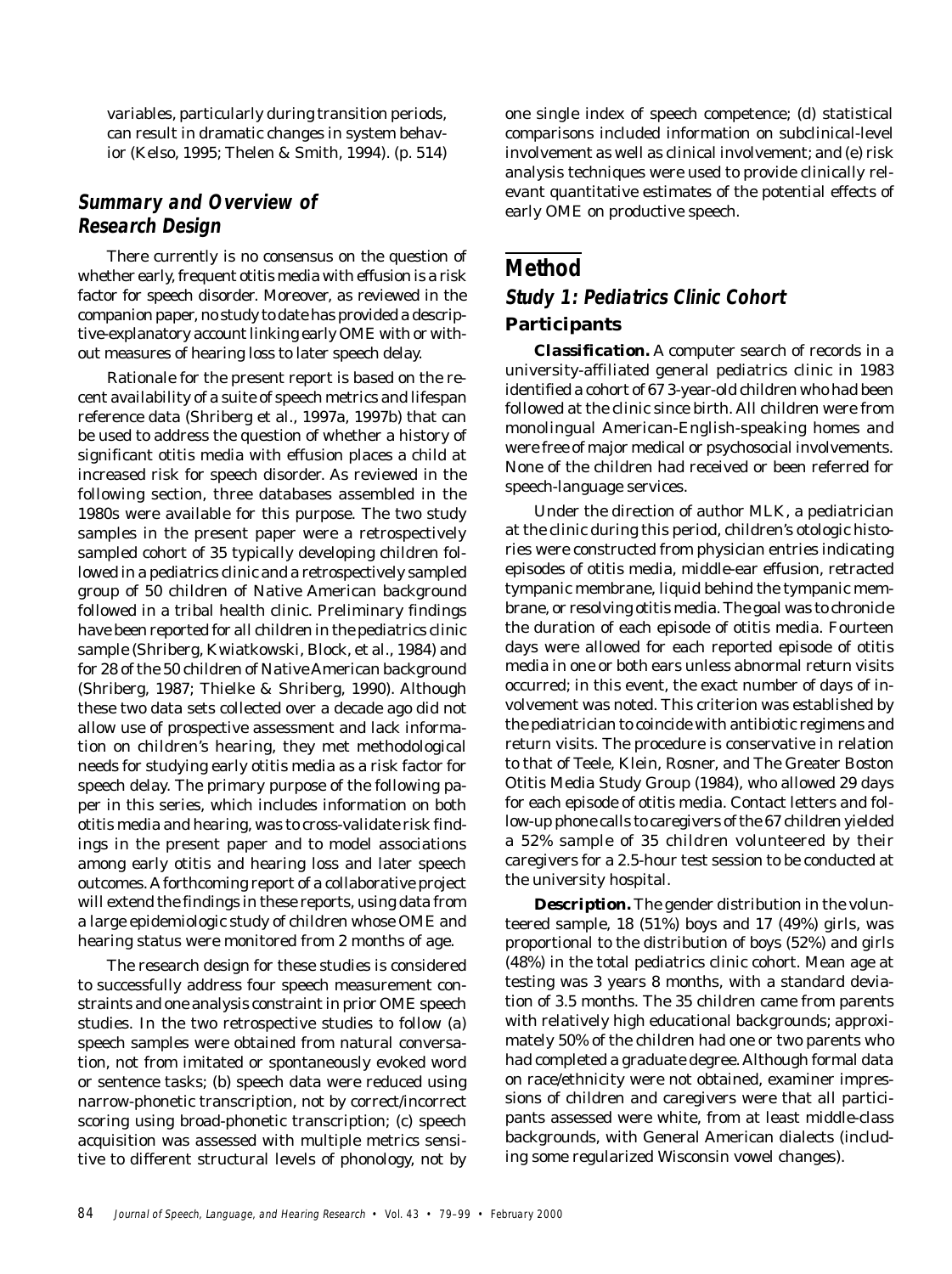Children's case records indicated from 0 to 58 total weeks of middle-ear involvement during the first 3 years of these children's lives. Most OME involvement occurred between 6 and 24 months of age. Plots of the mean weeks of middle-ear involvement from birth to 3 years also indicated comparable percentages of involvement for participating children compared to the total cohort. Thus, all comparisons supported a conclusion that the 35 volunteered children were representative of the total cohort of 67 children.

For the analyses to follow, the 35 children were assigned to one of two groups: OME+ or OME–. By age 3 years the 19 children in the OME+ group had more than 6 weeks of involvement and the 16 children in the OME– group had 0–6 weeks of involvement. The latter criterion for typical OME histories, equivalent to three or fewer episodes, is consistent with current methodology in OME research (e.g., Roberts, Gravel, Schwartz, Dollaghan, & Campbell, 1998). These two groups formed the *Total group* comparisons, which include all children in each study. Two other groups, termed *OME severity subgroup* comparisons, were constructed; they consisted of subsets of children selected by their severity of OME involvement. In Study 1, 9 children who had at least 18 weeks of involvement were included in the OME+ severity subgroup. The range of involvement was 18 to 58 weeks  $(M = 26.4, SD = 12.8)$ . A comparison OME– group was assembled of 9 children with 0 to 2 weeks of involvement (*M* = 1.1, *SD* = 1.1).

Table 2 includes descriptive data for Study 1 children, as well as for children in the other study group (Study 2) to be reported. As shown in the data columns for Study 1, Total group and OME severity subgroup, the two middle-ear involvement subgroups did not differ significantly in composition by gender or age. Three years of age might be considered too early to assess potential long-term effects of OME on speech, language, and learning domains. However, this age is maximally sensitive to the effects of OME on speech production before uncontrolled sources of normalization in older children obscure relevant error patterns. None of the Study 1 children in either group had received or been referred for speech-language services.

*Otologic, audiologic, and language characteristics.* All testing was conducted by two experienced speech-language examiners and the pediatrician, each of whom was unaware of a child's OME history. The two speech-language pathologists were randomly assigned to test approximately half of the children; the pediatrician examined all of the children. Each speechlanguage pathologist completed all tests in one of two sound-proof booths. The protocol included a standard examination of the oral mechanism, pure tone threshold testing at 500, 1000, and 2000 Hz (ANSI, 1969), acoustic-immittance measures (Grayson Stadler Auto Tymp 28), and clarification and discussion of items on a standard case history form completed by the caregiver.

On otoscopic examination, 87% of the OME– children had at least one otoscopically normal ear, compared to 67% of the OME+ children, but the difference was not statistically significant  $[\chi^2(1, N=33) = 1.782, p > .05]$ . The two groups did not differ by pure tone averages for

**Table 2.** Gender and age characteristics of children with (OME+) and without (OME–) histories of OME in Study 1 and Study 2, including information on OME severity subgroups assembled for additional analyses.

|              |      | Total group |                    |                | OME severity subgroup |                    |  |  |  |
|--------------|------|-------------|--------------------|----------------|-----------------------|--------------------|--|--|--|
|              | OME+ | OME-        | p                  | OME+           | OME-                  | p                  |  |  |  |
|              |      |             | Study 1            |                |                       |                    |  |  |  |
| $\mathsf{n}$ |      |             |                    |                |                       |                    |  |  |  |
| Boys         | 10   | 8           | < 88 <sup>a</sup>  | $\overline{2}$ | 5                     | $< 15^a$           |  |  |  |
| Girls        | 9    | 8           |                    | 7              | $\overline{4}$        |                    |  |  |  |
| Total        | 19   | 16          |                    | 9              | 9                     |                    |  |  |  |
| Age (months) |      |             |                    |                |                       |                    |  |  |  |
| М            | 43.7 | 43.6        | < 93 <sup>b</sup>  | 43.6           | 42.9                  | < 73 <sup>b</sup>  |  |  |  |
| SD           | 3.6  | 3.7         |                    | 3.9            | 4.3                   |                    |  |  |  |
|              |      |             | Study 2            |                |                       |                    |  |  |  |
| $\mathsf{n}$ |      |             |                    |                |                       |                    |  |  |  |
| Boys         | 9    | 16          | $< 77^a$           | 8              | 8                     | $< 1.00^a$         |  |  |  |
| Girls        | 10   | 15          |                    | 6              | 6                     |                    |  |  |  |
| Total        | 19   | 31          |                    | 14             | 14                    |                    |  |  |  |
| Age (months) |      |             |                    |                |                       |                    |  |  |  |
| М            | 55.8 | 57.5        | < .43 <sup>b</sup> | 56.5           | 57.6                  | < .69 <sup>b</sup> |  |  |  |
| SD           | 7.2  | 7.2         |                    | 7.2            | 7.0                   |                    |  |  |  |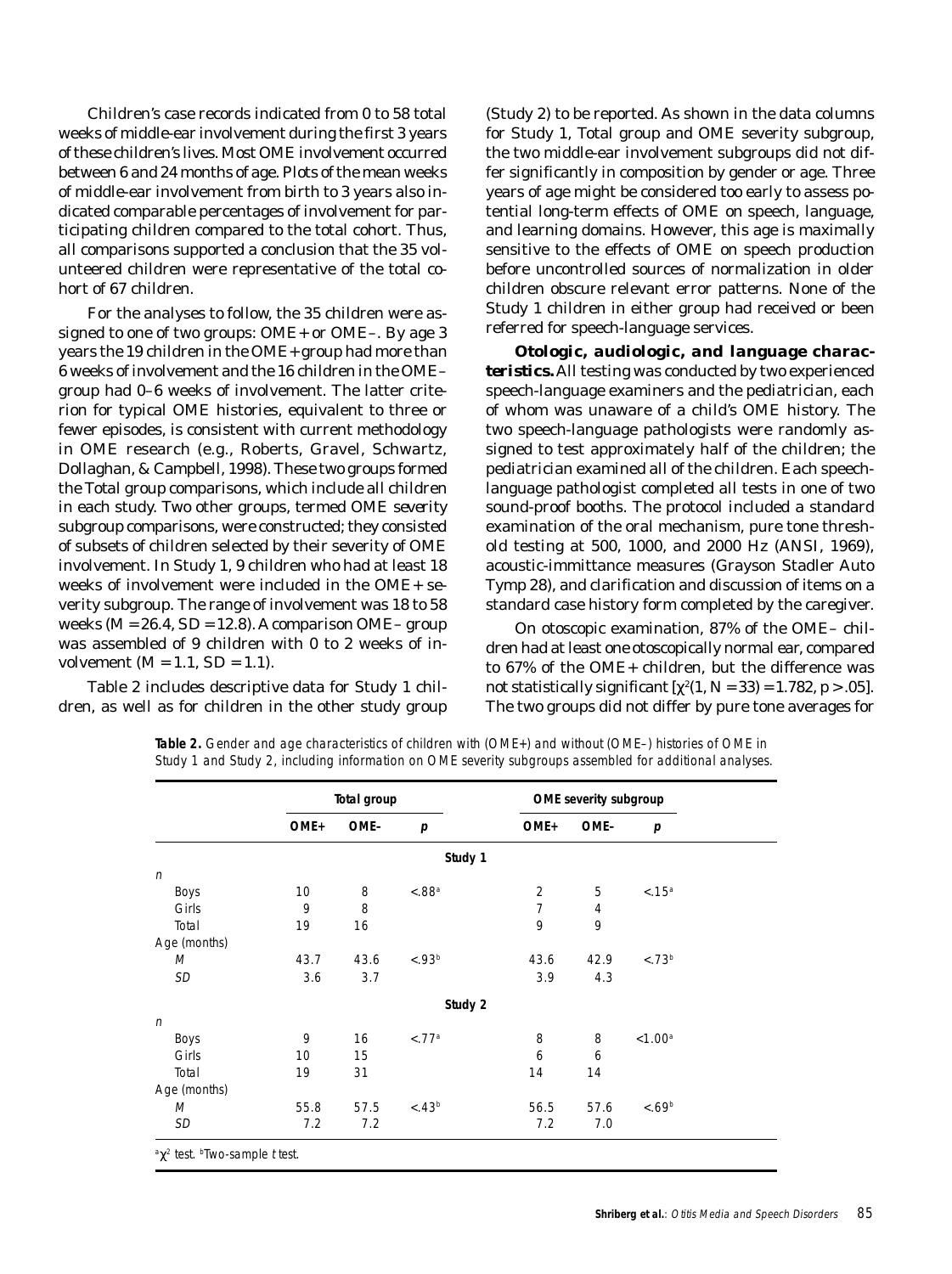either the left ear [*t*(29) = 0.29, *p* > .20] or right ear [*t*(32)  $= 0.51, p > .20$ . Acoustic-immittance data were suggestive of more marginal tympanograms (flat tympanograms; peak pressures less than –50 or greater than +50 daPa) for the OME+ group, but Fisher exact tests of proportions for each ear were nonsignificant (right ear: *p* = .49; left ear:  $p = .09$ ). There were no significant betweengroup differences or trends on the speech perception and language protocol, which included the following measures commonly used in the early 1980s: Northwestern University Children's Perception of Speech (Elliott & Katz, 1980), Peabody Picture Vocabulary Test–Revised, Form M (Dunn & Dunn, 1981), Miller-Yoder Test of Linguistic Comprehension (Miller & Yoder, 1984), Illinois Test of Psycholinguistic Abilities Grammatic Closure Subtest (Kirk, McCarthy, & Kirk, 1968), an elicited-sentence procedure used to assess syntax, and a 5-min conversational sample used to compute mean length of utterance. Additional details on the language measures are available in Kertoy and Shriberg (1984).

# **Study 2: Children of Native American Background**

Participants in the second study were 50 monolingual American English-speaking children of Native American background living on the Menominee Indian Reservation in Wisconsin. The prevalence of OME is high among Native Americans (Raymond, Garcia, & Scheib, 1993; Stewart, 1986; Toubbeh, 1985), particularly in this tribe (Goinz, 1984). A total of 28 of the children were those described in Thielke and Shriberg (1990). A second group of 22 children were added to this group to increase the sample size. The following sections describe the sampling and assessment procedures for the two subsamples.

## **First Subsample (***n* **= 28)**

*Classification.* A two-phase procedure was used to classify the otitis media histories of each of the 140 3- to 6-year-old children who were enrolled in the Head Start program on the Menominee Reservation in 1986. All 140 children were monolingual American English speaking and from similar socioeconomic backgrounds reflecting the 90% disadvantaged criterion required for Head Start placement on the reservation. Examiner impressions indicated that all eventual participants spoke General American dialect (including some regularized Wisconsin vowel changes).

First, Head Start student health and educational records were reviewed in consultation with the Health Coordinator and the Education/Handicapped Coordinator. Children who met one or more of the following criteria were eliminated from the pool of participants: suspected or diagnosed as having developmental disabilities,

had not received recommended correction for vision problems, and had not received medical care at the tribal health clinic. This phase eliminated 22 potential participants, reducing the candidate pool to 118.

Second, records of hearing screenings from three sources were inspected: routine school screenings, records from a special Childhood Audiology Project operating in a 2-year period before the intended study, and pediatric procedures in the tribal health clinic. The special project had screened children's hearing on a quarterly basis (see Thielke, 1988, pp. 35–37, for complete description of otoscopic, audiologic, and impedance measures used in this project). The medical records at the tribal health clinic were reviewed in detail to tally the occurrence and types of middle-ear disease observed in well-baby examinations, medical treatments for specific illnesses, audiological evaluations, and referrals for suspected otitis media. A diagnosis of *acute otitis media* was based primarily on pneumatic otoscopy, and a diagnosis of *otitis media with effusion* was based on tympanometry. Records indicated that 80% of the diagnoses and treatments were provided by the same physician.

The goal of the two-phase classification procedure was to select approximately 30 children for testing who would differ maximally by OME history and be best matched in gender, age, place of residence on the reservation, and history and type of educational intervention services received before and during attendance at the Head Start program. The last variable included participation in an infant-stimulation program for children under age 3 years. Additional details on all phases of the records search are provided in Thielke (1988, pp. 37– 40). The medical records review yielded a rank-ordering of the 118 children in terms of severity and chronicity of OME episodes, including chronological data establishing absence or presence of otitis media. From this list a total of 28 participants were eventually assigned to two groups of 14 participants each. The number of medical treatments for middle-ear disease for the OME+ group ranged from 6 to 23, whereas histories for children in the OME– group included 0–1 medical treatments. The average months of educational intervention services received by the 14 OME+ children (*M* = 4.4 months, *SD*  $= 9.6$ ) and the 14 OME– children ( $M = 2.6$  months,  $SD =$ 3.2) in the first Study 2 subsample were not significantly different  $[F(1, 26) = .15, p > .05]$ . OME severity subgroups were also assembled for these 28 children. Their medical records allowed this level of detail, which was not possible for the 22 children (to be described) added to constitute the Total group. As shown in the Total and OME severity subgroup comparisons in Table 2, OME+ and OME– subgroups assembled for the speech analyses did not differ significantly in gender or age.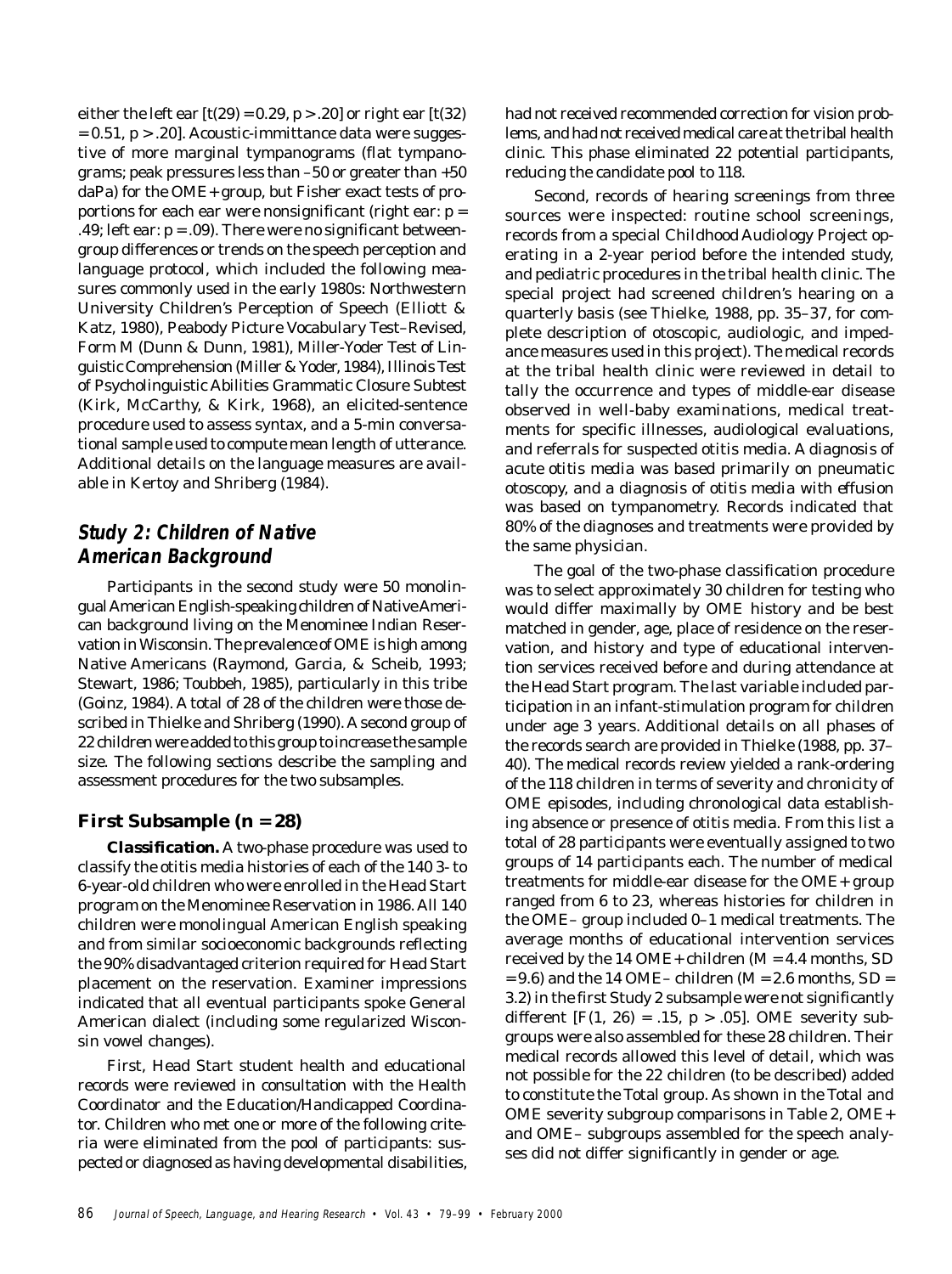*Assessment.* Two experienced examiners administered an assessment protocol to the 28 children in three sessions within a 2-week period. In the first session, an audiologist obtained audiologic and acoustic-immittance data. In the second and third sessions, a speech-language pathologist completed the remainder of the protocol, including the Photo Articulation Test (Pendergast, Dickey, Selmar, & Soder, 1969), a 10- to 15-minute conversational speech sample following the procedures described in Shriberg and Kwiatkowski (1980), the Peabody Picture Vocabulary Test–Revised, Form M (Dunn & Dunn, 1981), and subtests 5 and 6 from the Test of Auditory Comprehension (Trammel, 1977). Scores on the performance subtest of the Wechsler Pre-School and Primary Scale of Intelligence (Wechsler, 1967), which had been administered for other purposes by a school psychologist, were available for 18 of the 28 participants. The conversational speech samples were obtained and transcribed by two research transcribers using the same model recorders and recording techniques as used in Study 1.

*Otologic, audiologic, and language characteristics.* Based on pass/fail criteria of 0.2 to 1.8 ml compliance values and –200 to 100 mm  $\rm H_{2}O$  pressure values, proportionally more children in the OME+ group failed the peak compliance  $[\chi^2(1, N = 28) = 4.76, p < .05]$ and peak pressure  $[\chi^2(1, N = 28) = 4.76, p < .05]$  tests computed for both ears for each participant. Participants in both groups failed the pure tone screening at 15 dB HL; however, all passed at 25 dB HL, with nonsignificant differences between the groups  $[\chi^2(1, N = 28) = 0.7]$ , *p* > .05] computed on a pass/fail criterion for both ears for each participant. There were no statistically significant differences between the two middle-ear status groups in nonverbal intelligence  $[F(1, 26) = 0.29, p >$ .05]. Data for the Peabody Picture Vocabulary Test, analyzed by three scoring alternatives, yielded nonsignificant differences in age equivalent scores  $[F(1, 26) = 1.23]$ ,  $p > .05$ ], but significantly lower scores for the OME+ group were found when scores were transformed to percentile  $[F(1, 26) = 11.26, p < .05]$  and stanine  $[F(1, 26) =$ 8.73, *p* < .05] equivalents. Comparison of the two subtests of the Test of Auditory Comprehension, requiring auditory memory for two critical elements (TAC 5) and four critical elements (TAC 6) in sentential material, also yielded significantly lower scores for children in the OME+ group on both measures [TAC 5:  $F(1, 26) = 9.06$ , *p* < .05; TAC 6: *F*(1, 26) = 8.26, *p* < .05].

#### **Second Subsample (***n* **= 22)**

In 1990 and 1991, conversational speech samples from 22 children assessed by the speech-language pathologist who tested the first group of children were added to this database. Before speech sampling, the examiner (author HT) for the original study spent 2 days visiting and interacting in play activities with a group of approximately 145 children attending the Head Start program at two sites on the reservation. As an associated goal of these visits was to obtain normative data on a group of speech-language measures, all children who had received speech-language services or had been referred for any exceptional education need were eliminated from further consideration. The remaining children were then randomly asked to participate in the normative study; data for the present study were obtained from the children who volunteered to come to the examiner's room to talk about pictures.

When samples from a total of 22 randomly selected children were collected for the purpose of the present study, using the same speech assessment protocol as used in the prior study, the examiner conducted a thorough review of subject records in the tribal health clinic. The record review included information on the 22 children's health and developmental history, vision and hearing screenings, physical examinations, and teacher progress reports. These data indicated that five children had OME histories consistent with histories of children classified as OME+ in the first subsample, with the remaining 17 children classified as OME–. All speech sampling and transcription instrumentation and procedures were similar to those reported above. As shown in Table 2, there were no statistically significant differences in the gender or age composition of the 19 OME+ and 31 OME– children constituting the Study 2 Total group.

# **Speech Measurement Procedures**

A conversational speech sample was obtained for each child in each of the two studies following procedures described in Shriberg and Kwiatkowski (1980). The 10- to 15-min conversational samples, including at least 70 utterances and 90 word types, were used for both speech and language analyses. Sony 5000 audiocassette recorders, matching external microphones, and highquality audiocassette tapes were used, with microphoneto-mouth distance monitored at approximately 15 cm. Although Study 1 recording was accomplished in a sound-proof booth and Study 2 samples in a quiet room, both recording contexts yielded tape recordings with excellent signal-to-noise characteristics.

Using Dictaphone Model 2550 transcription devices, two of the authors (Study 1) and two other experienced transcribers (Study 2) transcribed all samples following a system of narrow-phonetic transcription and conventions developed for research in child phonology (Shriberg & Kent, 1982; Shriberg, Kwiatkowski, &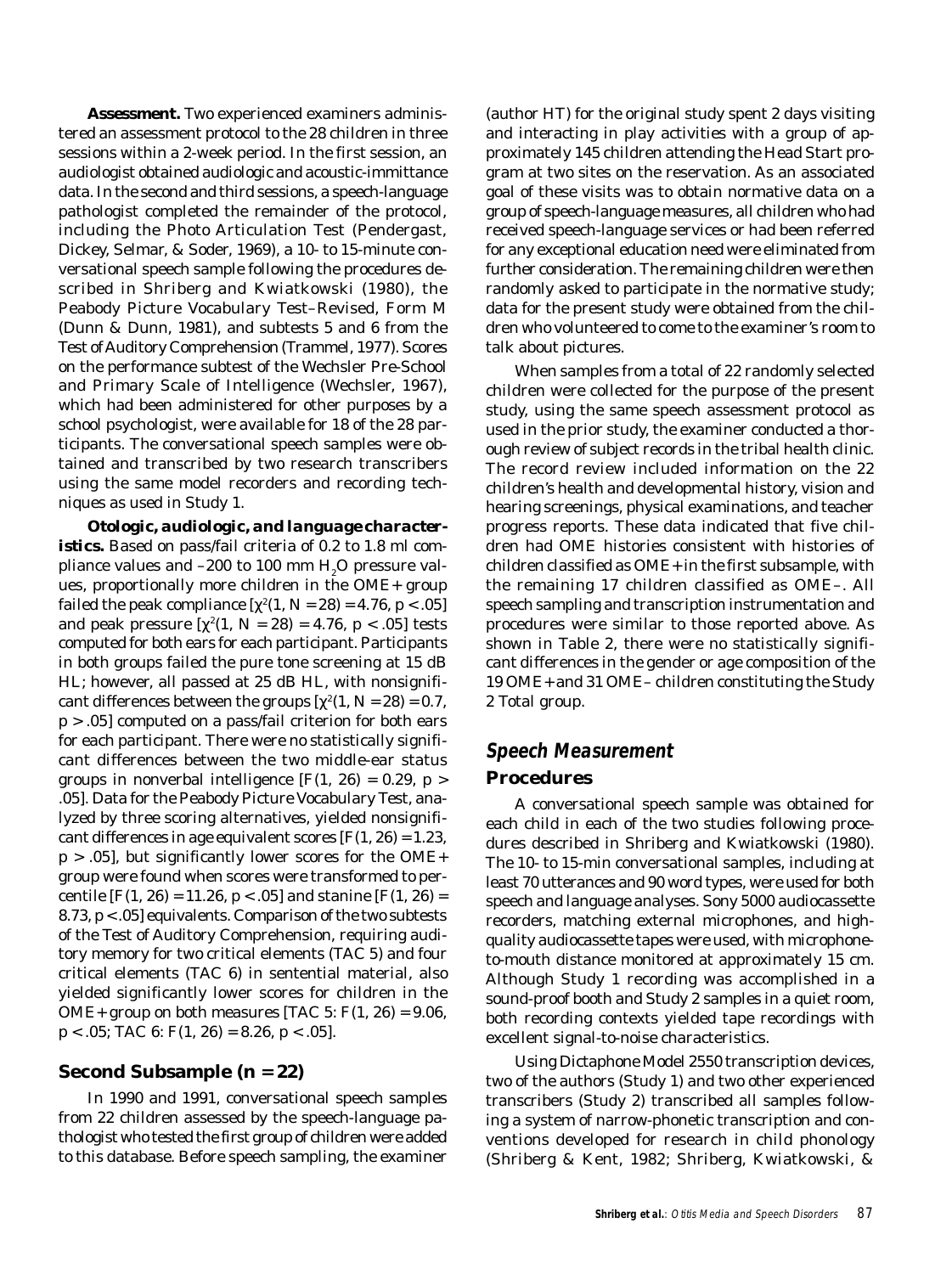Hoffmann, 1984). The transcribers were blind to all children's OME status. Samples were formatted for computer analysis using enhancements to the PEPPER system (Shriberg, 1986, 1993). The program provided scores on each of the 10 measures of articulatory competence described in Shriberg et al. (1997a). Nine of the 10 speech metrics treat articulatory competence as a criterion-referenced continuous trait, with a score of 100% on a metric reflecting maximum competence. The 10th measure provides a categorical classification of a child's speech status using a hierarchical polychotomous typology (cf. Shriberg, 1993; Shriberg & Austin, 1998; Shriberg et al., 1997b).

#### **Measures**

The 10 speech measures are defined and calculated as follows.

1. The *Percentage of Consonants Correct* (PCC) is a measure of the percentage of intended consonants produced correctly, with all deletions, substitutions, and clinical distortions (cf. Shriberg, 1993, Appendix) counted as incorrect. Subscales for consonants divided into three developmental sound classes—termed the Early-8, Middle-8, and Late-8 consonants—are available for the PCC (as well as for the PCC-A, PCC-R, and PCI described below). Percentage calculations for the three subscales are completed in the same way as described for the Total score on the PCC. The developmental sound class subscales provide measurement sensitivity to consonant sounds that children with significant speech disorder usually (Early-8), sometimes (Middle-8), and seldom (Late-8) articulate correctly.

2. The *Percentage of Consonants Correct–Adjusted* (PCC-A) is calculated in the same way as the PCC, except that five speech-sound distortions termed the *common clinical distortions* (cf. Shriberg, 1993, Appendix) are scored as correct.

3. The *Percentage of Consonants Correct–Revised* (PCC-R) is also calculated in the same way as the PCC, except that *all* clinical distortions are counted as correct.

Notice that these two alternatives to the PCC—the PCC-A and PCC-R—are sensitive to differences in age and speech characteristics of different speaker groups. Briefly, the PCC-A nullifies the attenuation of true differences in speech competence among speakers by removing the contribution of common clinical distortions to the numerator in the competence calculations. Similarly, the PCC-R nullifies the attenuation effects of all speech-sound distortions on the measurement of competence, reflecting only the percentage of speech-sound deletions and substitutions.

4. The *Percentage of Consonants in Inventory* (PCI) is a measure of the percentage of the 24 consonants that are articulated correctly at least once in conversational speech (cf. Shriberg et al., 1997a, for computational procedure).

5. The *Percentage of Vowels/Diphthongs Correct* (PVC) is calculated in the same way as the PCC, reflecting the percentage correct of all intended American English vowels and diphthongs.

6. The *Percentage of Vowels/Diphthongs Correct– Revised* (PVC-R) is calculated in the same way as the PCC-R, with all distortions of vowels and diphthongs scored as correct.

7. The *Percentage of Phonemes Correct* (PPC) is calculated in the same way as the PCC and PVC, combining the two values to yield one score reflecting articulatory competence on all English phonemes.

8. The *Percentage of Phonemes Correct–Revised* (PPC-R) is calculated in the same way as the PCC-R and the PVC-R, providing a score that reflects only deletion and substitution errors on all consonants and vowels/diphthongs in the speech sample.

9. The *Intelligibility Index* is derived from the percentage of child-intended words in the conversational speech sample that the examiner and/or transcriber could gloss. The Intelligibility Index reflects a best-case estimate of a speaker's intelligibility, because the sampling procedures require the examiner to provide a verbal gloss of each utterance on the tape and because transcribers are encouraged to use multiple playbacks to attempt a gloss of difficult strings.

10. The 10th speech measure computed for all children was status on the *Speech Disorders Classification System* (SDCS; Shriberg, 1993; Shriberg et al., 1997b). The SDCS program sorts a transcript of a conversational speech sample into one of several age-relevant clinical classifications, including for the present speakers (a) Normal (or Normalized) Speech Acquisition (NSA); (b) Normal (or Normalized) Speech Acquisition/Speech Delay (NSA/SD), an intermediate classification between normal and delayed speech; and (c) Speech Delay (SD). The SDCS program assigns classifications by tallying all speech errors in a transcript and, using a series of validity and reliability conventions (Shriberg et al., 1997b), comparing those errors to a table of developmental data assembled from the child phonology literature (cf. Shriberg, 1993, Appendix).

#### **Transcriber Agreement**

Point-by-point percentage of agreement data for the transcribers involved in these studies have been reported in detail, including information on broad- and narrowphonetic transcription of consonants and vowels/diphthongs (McSweeny & Shriberg, 1995). For a representative sample of 32 conversational speech samples,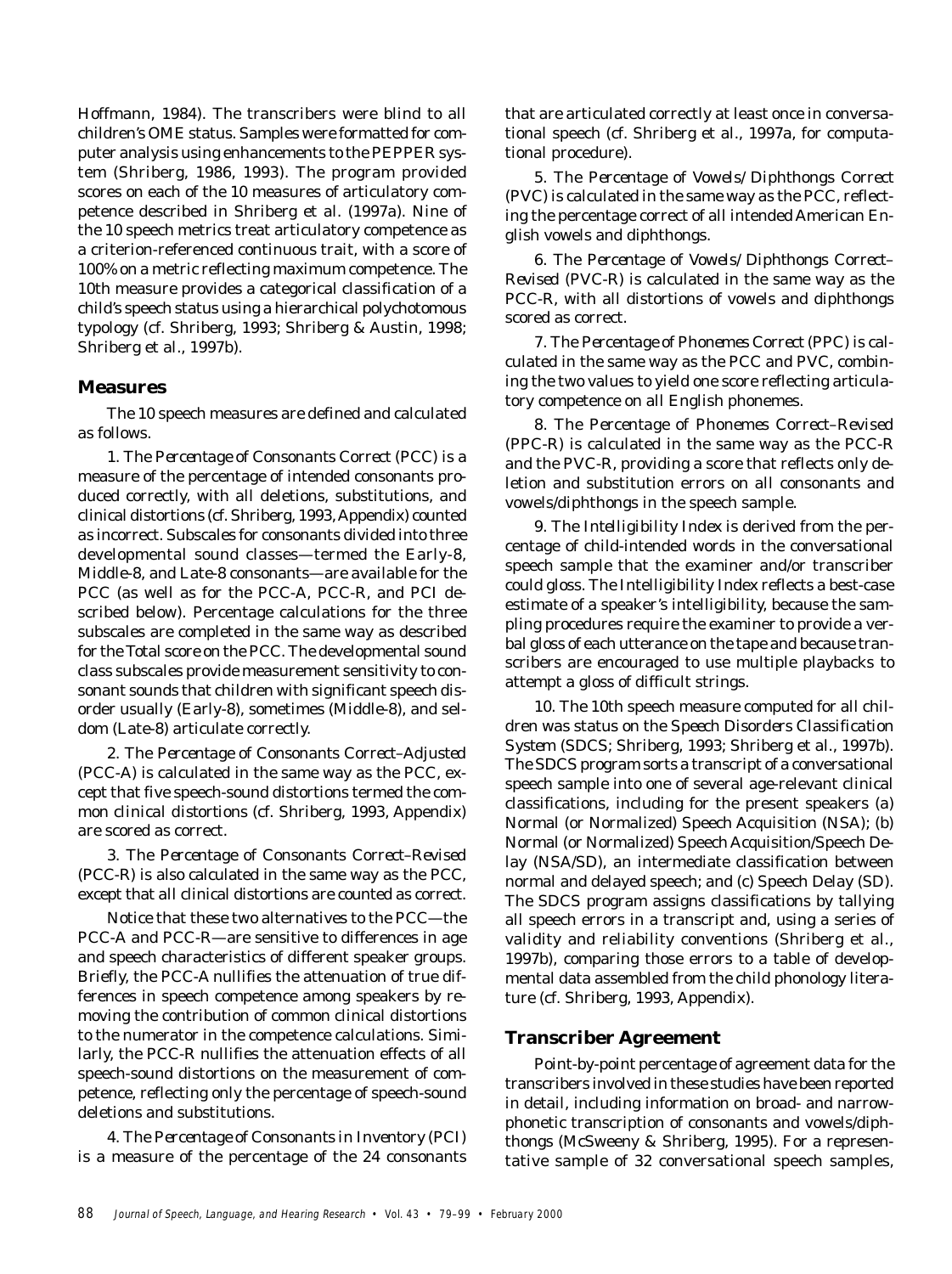interjudge percentage of agreement for consonant transcription ranged from 90.0% to 95.1% (broad transcription) and from 73.9% to 85.3% (narrow transcription); for vowels/diphthongs, the range was 85.7–97.3% (broad transcription) and 71.2–85.3% (narrow transcription). Standard error of measurement estimates for the first nine speech measures above have also been reported, averaging 1–3 percentage points for the total scores and 3–6 percentage points for the consonant subscales (Shriberg et al., 1997a, Table 3). Prior estimates of the reliability of intelligibility index findings indicate intrajudge and interjudge agreement ranging from approximately 70% to 100%, depending greatly on a host of subject and sampling issues (cf. Kwiatkowski & Shriberg, 1992; Shriberg et al., 1997b; Shriberg & Kwiatkowski, 1980, 1982; Weston & Shriberg, 1992).

# **Results**

# **Statistical Approach**

Psychometric review of the speech measures data (e.g., cell sizes, skew and kurtosis, standard deviation ratios, correlations between means and standard deviations, percentage of 100% scores) suggested that these data did not always meet assumptions for parametric analyses. Therefore, means and standard deviations were used for descriptive statistics, but nonparametric Wilcoxon-Mann-Whitney rank order statistics (Siegel & Castellan, 1988) were completed for all between-group comparisons when measures were treated as continuous variables.

The large number of statistical tests within and across questions requires a rationale for setting the alpha levels required for statistical significance. Given the theoretical and applied goals, it was considered equally important to avoid both Type I and Type II errors. Rather than using arbitrary family-wise criteria to set significance levels (i.e., Bonferroni corrections), the decision was to acknowledge all obtained *p* values at the .05 level or less as statistically significant and to seek replicated findings across analyses and dependent variables. Lahey and Edwards (1995) provide a well-reasoned rationale for using an even more liberal alpha level of .10 in a study with similar measurement constraints and descriptiveexplanatory goals. Lahey and Edwards argue as follows:

This study is exploratory in nature and is meant to generate rather than to test hypotheses. Because of this, we have reported all probability levels, allowing the reader to judge whether differences noted are worthy of further exploration....By setting the alpha level at such a high value, we decrease the likelihood of missing differences that may be worthy of future study. (p. 644)

### **Between-Group Analyses**

Table 3 includes descriptive and inferential statistics comparing children in each of the OME status groups in Study 1 and Study 2 on each of the nine quantitative speech indices. For each study, data are summarized for two analyses, the *Total group* comparisons and the *OME severity subgroup* comparisons. Power estimates for all Wilcoxon-Mann-Whitney median comparisons were obtained with the software program PASS (Hintze, 1996), which uses an approximation of the 2 sample *t* test in which the sample size is adjusted as suggested by Al-Sunduqchi (1990). A normal distribution was assumed, which resulted in a sample size adjustment factor of *n*/(π/3). Power values reflect 1-Beta, with Beta being the risk of a Type II error. Power values for Study 1 ranged from .58 to .05 indicating that, given the effect sizes observed and the sample sizes used, the risk of a Type II error ranged from 42% to 95%. For study 2, with larger sample sizes, power values ranged from .87 to .09, indicating that the risk of a Type II error ranged from 13% to 91%.

Beginning with the Study 1 results in Table 3, none of the Total group comparisons for the nine speech metrics and their subscales (total = 20 comparisons) was statistically significant at the .05 alpha level. For the Study 1 OME severity subgroup comparisons, 3 of the 20 comparisons (15%) were statistically significant. Children with the most severe OME+ histories scored significantly higher than children with essentially no histories of OME (OME–) on the PCC Early-8 ( $p = .025$ ), PCC Middle-8 (*p* = .028), and PCC-A Middle-8 (*p* = .029) consonants. Other than chance occurrence, there is no explanation for these counterdirectional findings.

For Study 2, 12 of the 20 Total group statistical comparisons (60% of the tests) indicated that the speech of children with OME+ histories was significantly less articulate than the speech of children with OME– histories. Similar directional findings were obtained for the OME severity subgroup comparisons, for which 9 of the 20 comparisons (45%) indicated significantly less articulate speech in the subgroup of children with the most severe OME+ histories. As each of the measures reflects a different perspective on speech competence, the findings in Table 3, Study 2, for Total group children are summarized in the following six paragraphs.

1. *Consonants correct in conversational speech.* For the Study 2 Total group analyses, as shown in Table 3, PCC scores for the OME+ group averaged exactly 5 percentage points lower than scores for the OME– group (80.6% and 85.6%, respectively) (*p* = .024). Thus, children in Study 2 with OME+ histories had fewer consonants correct in conversational speech when speech errors are defined as deletions, substitutions, and distortions of consonants. Between-group differences were in the same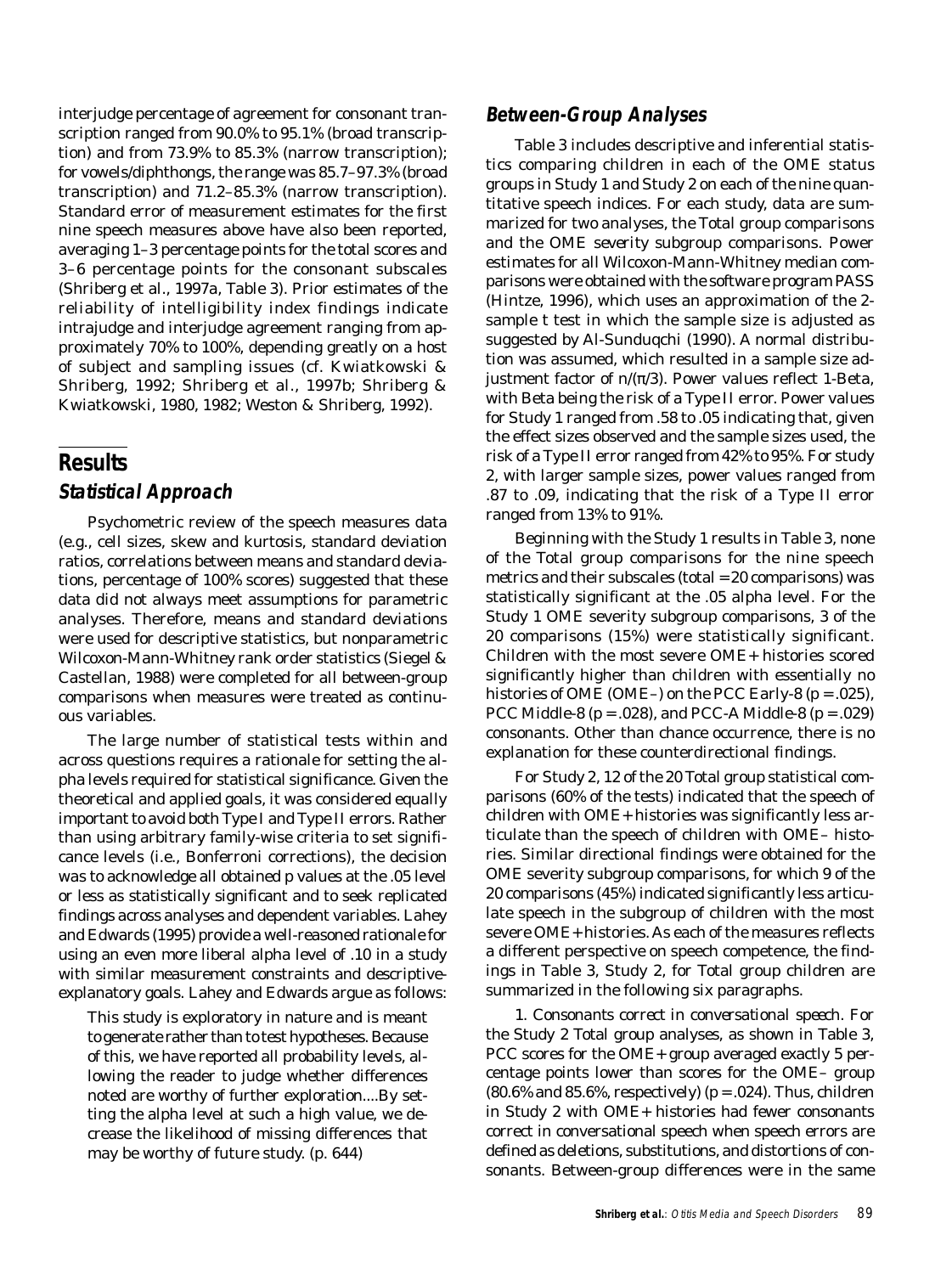**Table 3.** Speech comparisons for children with (OME+) and without (OME–) histories of OME in two retrospective cohort studies (Study 1, Study 2). In each study, between-group comparisons are presented for total groups and for a subgroup of children with the most and least severe OME histories.

|                    |        |       |      | <b>Total group</b> |      |           | OME severity subgroup |      |       |      |           |  |  |
|--------------------|--------|-------|------|--------------------|------|-----------|-----------------------|------|-------|------|-----------|--|--|
|                    |        | OME+  |      |                    | OME- |           | OME+                  |      | OME-  |      | р         |  |  |
|                    |        | М     | SD   | М                  | SD   | p         | М                     | SD   | М     | SD   |           |  |  |
| Study 1            |        |       |      |                    |      |           |                       |      |       |      |           |  |  |
| PCC                | Early  | 98.1  | 2.1  | 97.3               | 3.3  | 0.436     | 99.1                  | 0.9  | 97.0  | 2.9  | $0.025*$  |  |  |
|                    | Middle | 92.4  | 11.5 | 95.0               | 3.3  | 0.583     | 97.2                  | 1.7  | 94.7  | 2.5  | $0.028*$  |  |  |
|                    | Late   | 47.5  | 15.9 | 48.5               | 17.8 | 0.766     | 50.9                  | 19.0 | 46.5  | 19.6 | 0.596     |  |  |
|                    | Total  | 80.9  | 6.5  | 82.0               | 5.9  | 0.518     | 83.2                  | 6.6  | 81.3  | 6.9  | 0.691     |  |  |
| PCC-A <sup>a</sup> | Middle | 92.5  | 11.5 | 95.1               | 3.2  | 0.560     | 97.2                  | 1.7  | 94.8  | 2.4  | $0.029*$  |  |  |
|                    | Late   | 78.3  | 13.5 | 79.9               | 9.7  | 1.000     | 82.1                  | 10.4 | 79.1  | 11.5 | 0.566     |  |  |
|                    | Total  | 90.6  | 6.1  | 91.4               | 4.5  | 0.727     | 93.3                  | 3.2  | 91.1  | 4.5  | 0.352     |  |  |
| PCC-R              | Early  | 98.7  | 1.7  | 98.3               | 1.6  | 0.328     | 99.4                  | 0.5  | 98.1  | 1.8  | 0.051     |  |  |
|                    | Middle | 93.0  | 11.4 | 95.9               | 3.3  | 0.920     | 97.9                  | 1.5  | 95.9  | 2.7  | 0.087     |  |  |
|                    | Late   | 80.4  | 12.9 | 81.2               | 9.8  | 0.961     | 84.1                  | 9.2  | 80.5  | 11.3 | 0.426     |  |  |
|                    | Total  | 91.6  | 5.8  | 92.5               | 3.7  | 0.829     | 94.3                  | 2.7  | 92.3  | 3.9  | 0.287     |  |  |
| PCI                | Early  | 100.0 | 0.0  | 100.0              | 0.0  |           | 100.0                 | 0.0  | 100.0 | 0.0  |           |  |  |
|                    | Middle | 90.3  | 13.2 | 95.6               | 5.8  | 0.285     | 97.2                  | 4.2  | 94.0  | 6.6  | 0.380     |  |  |
|                    | Late   | 90.9  | 12.7 | 89.7               | 12.8 | 0.831     | 94.5                  | 11.0 | 90.2  | 13.3 | 0.688     |  |  |
|                    | Total  | 94.3  | 5.9  | 95.3               | 5.1  | 0.557     | 97.5                  | 3.0  | 95.0  | 5.2  | 0.469     |  |  |
| <b>PVC</b>         |        | 93.1  | 2.4  | 92.5               | 5.4  | 0.934     | 93.7                  | 1.6  | 92.0  | 6.8  | 1.000     |  |  |
| PVC-R              |        | 98.0  | 1.8  | 97.2               | 3.6  | 0.697     | 98.8                  | 1.5  | 96.3  | 4.5  | 0.113     |  |  |
| PPC                |        | 85.8  | 4.4  | 86.2               | 5.0  | 0.666     | 87.4                  | 4.1  | 85.6  | 5.9  | 0.658     |  |  |
| PPC-R              |        | 94.2  | 3.9  | 94.4               | 3.2  | 0.881     | 96.1                  | 1.7  | 93.9  | 3.6  | 0.181     |  |  |
| Int. Index         |        | 89.1  | 8.3  | 93.8               | 3.7  | 0.107     | 90.9                  | 6.5  | 94.2  | 3.6  | 0.177     |  |  |
| Study 2            |        |       |      |                    |      |           |                       |      |       |      |           |  |  |
| <b>PCC</b>         | Early  | 95.9  | 3.1  | 97.1               | 2.8  | 0.151     | 95.3                  | 3.5  | 96.3  | 3.3  | 0.564     |  |  |
|                    | Middle | 88.2  | 8.8  | 92.0               | 4.9  | 0.152     | 86.2                  | 9.4  | 90.7  | 5.1  | 0.279     |  |  |
|                    | Late   | 51.2  | 17.5 | 63.1               | 16.0 | $0.023*$  | 43.7                  | 12.7 | 52.7  | 15.6 | 0.103     |  |  |
|                    | Total  | 80.6  | 7.8  | 85.6               | 6.0  | $0.024*$  | 77.4                  | 6.2  | 81.3  | 5.4  | 0.103     |  |  |
| PCC-A              | Middle | 88.2  | 8.8  | 92.1               | 4.9  | 0.151     | 86.3                  | 9.5  | 90.9  | 5.1  | 0.267     |  |  |
|                    | Late   | 72.3  | 10.8 | 79.0               | 8.5  | $0.021*$  | 69.3                  | 9.4  | 78.4  | 9.2  | $0.010*$  |  |  |
|                    | Total  | 86.8  | 5.5  | 90.5               | 3.5  | $0.017*$  | 85.0                  | 5.0  | 89.3  | 3.4  | $0.032*$  |  |  |
| PCC-R              | Early  | 96.6  | 2.9  | 97.9               | 2.6  | 0.245     | 96.0                  | 3.2  | 96.7  | 3.3  | 0.907     |  |  |
|                    | Middle | 89.7  | 7.5  | 92.8               | 4.6  | 0.160     | 88.0                  | 7.9  | 91.5  | 5.0  | 0.258     |  |  |
|                    | Late   | 73.6  | 10.1 | 80.4               | 8.6  | $0.014*$  | 70.8                  | 8.8  | 80.4  | 9.0  | $0.004**$ |  |  |
|                    | Total  | 87.9  | 5.0  | 91.4               | 3.4  | $0.011*$  | 86.3                  | 4.4  | 90.3  | 3.4  | $0.019*$  |  |  |
| PCI                | Early  | 99.7  | 1.4  | 100.0              | 0.0  | —         | 99.6                  | 1.7  | 100.0 | 0.0  | —         |  |  |
|                    | Middle | 94.7  | 6.0  | 97.7               | 3.8  | 0.053     | 94.2                  | 6.7  | 98.5  | 3.1  | $0.047*$  |  |  |
|                    | Late   | 87.0  | 10.4 | 92.5               | 7.3  | 0.071     | 86.6                  | 11.2 | 90.8  | 7.6  | 0.351     |  |  |
|                    | Total  | 94.1  | 3.3  | 96.9               | 2.6  | $0.005**$ | 93.8                  | 3.6  | 96.5  | 2.6  | $0.045*$  |  |  |
| <b>PVC</b>         |        | 94.5  | 3.2  | 96.7               | 1.9  | $0.018*$  | 93.6                  | 3.2  | 95.3  | 1.5  | 0.156     |  |  |
| PVC-R              |        | 97.6  | 2.0  | 99.1               | 0.7  | $0.003**$ | 97.5                  | 2.3  | 99.1  | 0.7  | $0.034*$  |  |  |
| PPC                |        | 86.2  | 5.8  | 90.1               | 4.2  | $0.023*$  | 83.9                  | 4.8  | 86.9  | 3.5  | 0.129     |  |  |
| PPC-R              |        | 91.8  | 3.6  | 94.5               | 2.2  | $0.008**$ | 90.7                  | 3.4  | 93.8  | 2.1  | $0.021*$  |  |  |
| Int. Index         |        | 96.5  | 3.1  | 97.8               | 2.4  | $0.041*$  | 96.2                  | 3.3  | 98.9  | 1.0  | $0.002**$ |  |  |

Note. Table 2 provides ns for the OME+ and OME- subgroups for Study 1 and Study 2. p values are from the Wilcoxon-Mann-Whitney tests. Dashes indicate that no statistical test was possible. PCC = Percentage of Consonants Correct; PCC-A = Percentage of Consonants Correct–Adjusted; PCC-R = Percentage of Consonants Correct–Revised; PCI = Percentage of Consonants in the Inventory; PVC = Percentage of Vowels Correct; PVC-R = Percentage of Vowels Correct–Revised; PPC = Percentage of Phonemes Correct; PPC-R = Percentage of Phonemes Correct–Revised; Int. Index = Intelligibility Index. a values for PCC-A Early-8 consonants are the same as those for PCC Early-8 consonants.

 $*p < .05.$  \*\* $p < .01.$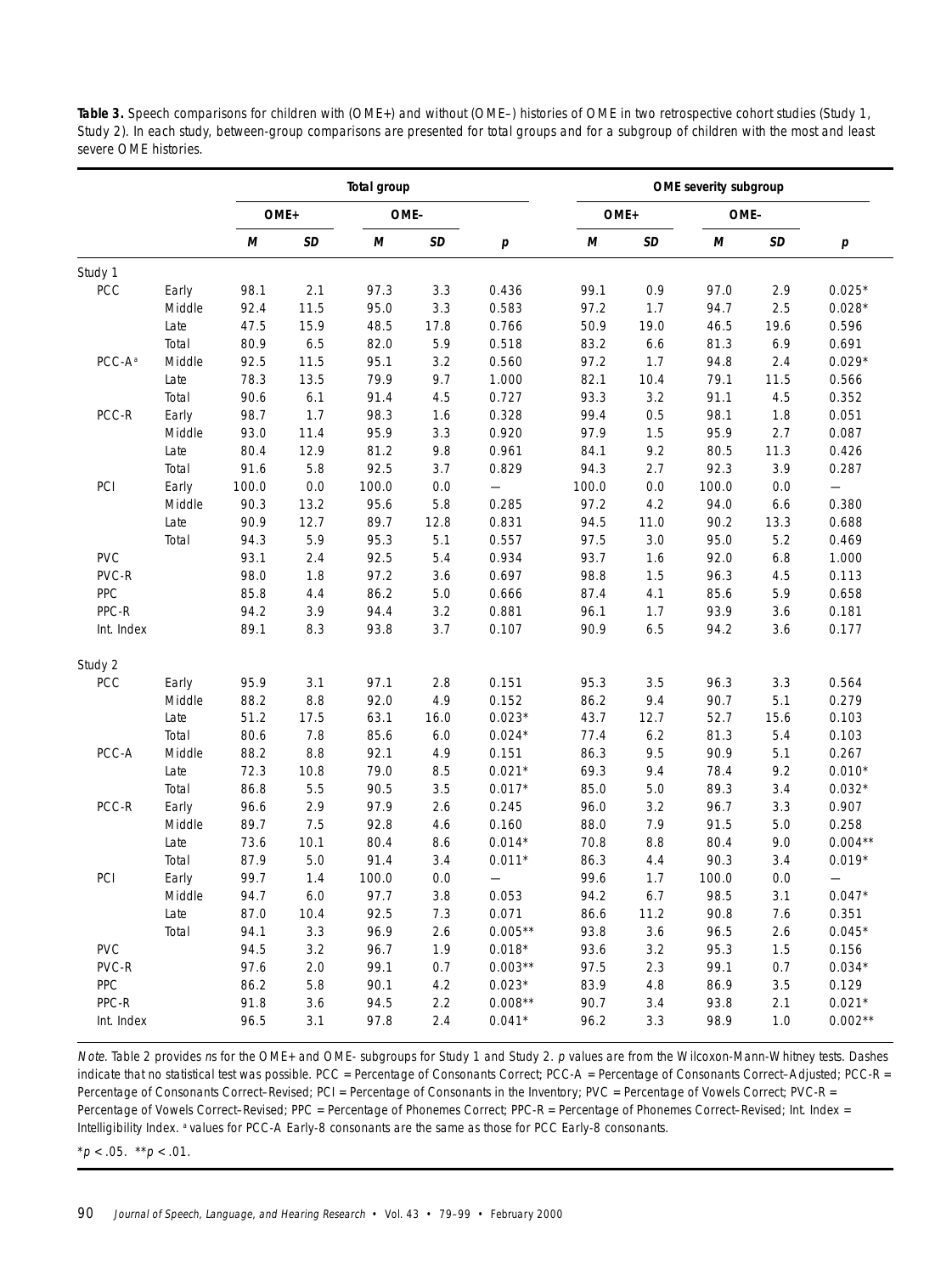direction for the OME severity subgroup comparisons, but the approximately 4-percentage point difference for these fewer participants was not statistically significant  $(p=.103)$ .

2. *Consonant deletion and substitution errors.* As shown in Table 3, Study 2, children with OME+ histories had significantly lower scores on the PCC-A Late-8, PCC-A Total, PCC-R Late-8, and PCC-R Total in both the Total group comparisons and in the OME severity subgroup comparisons. These findings indicate that children in Study 2 with OME+ histories had significantly more consonant deletion and substitution errors than the children with OME– histories. Recall that in comparison with the PCC, the PCC-A scores common clinical distortions as correct and the PCC-R scores all clinical distortions as correct.

3. *Consonant inventories.* The fourth metric in Table 3, the PCI, is an index of the percentage of the 24 English consonants that were attested as *in* a child's phonetic inventory when sampled in conversational speech. The statistically significant differences in PCI Total scores for the Total group comparisons, as well as in the PCI Middle-8 and PCI Total for the OME severity subgroup comparisons, indicate that Study 2 children in the OME+ group had less well-developed consonant inventories than children with OME– histories.

4. *Vowel/diphthong errors.* The significant betweengroup difference on the Total group PVC comparison indicates that Study 2 children with OME+ histories had lower vowel/diphthong accuracy in conversational speech than children with OME– histories.

5. *Vowel/diphthong substitution errors.* The significant between-group differences on the PVC-R in both the Total group and OME severity subgroup comparisons indicate that Study 2 children with OME+ histories made significantly more vowel/diphthong substitution errors (for technical reasons, vowel deletion errors are excluded from this analysis).

Note that the statistically significant findings described in 1, 2, 4, and 5 above are reflected also in findings for the PPC and PPC-R comparisons, which index articulation competence on both consonants and vowels/diphthongs. As shown in Table 3, Study 2 children with OME+ histories had significantly lower PPC scores in the Total group comparison and significantly lower scores on the PPC-R on both the Total group and OME severity subgroup comparisons.

6. *Intelligibility.* Finally, as shown in the bottom row of Table 3, Intelligibility Index percentages were significantly different for both the Total group and the OME severity subgroup comparisons. Compared to children with OME– histories, Study 2 children with OME+ histories had significantly fewer words that were intelligible to the examiner and/or transcriber.

### **Individual Risk Analyses**

The preceding analyses assessed group-level differences on speech measures treated as continuous variables. An alternative approach used in epidemiologic and other public health research is to treat disorder as a qualitative variable, using criteria to classify each individual as affected or not affected. As described previously, the 10th speech measure, the Speech Disorders Classification System (SDCS), classifies a child as normal (i.e., Normal [or Normalized] Speech Acquisition [NSA]), subclinical disorder (Normal [or Normalized] Speech Acquisition/Speech Delay [NSA/SD]), or clinical disorder (Speech Delay [SD]). Procedures were also needed to classify children as normal, subclinical, or clinical on each of the other nine speech metrics. The following three sections describe how this was accomplished, the procedures used for risk analyses, and an estimate of the validity of the classification methods.

## **Classification of Children on the Nine Speech Measures**

Classification of children on each of the nine speech measures and their subscales was accomplished using lifespan reference data (means, standard deviations) for each metric for boys and girls at each age from 3 to 8 years (Austin & Shriberg, 1996). The reference database, including files for 321 children in this age range (170 boys, 151 girls), was assembled from conversational speech samples from several Midwestern cities, with all children meeting criteria for normal or normalized speech acquisition on the SDCS (Shriberg, 1993; Shriberg et al., 1997b).

The first step in the classification procedure was to calculate *z* scores for each of the nine speech measures for all participants in Study 1 and Study 2 using the appropriate Age  $\times$  Gender means and standard deviations. The second step was to determine the cutoff criteria for *z* scores to sort all children into three groups: *normal speech*, *subclinical disorder*, and *clinical disorder*. Three considerations influencing the cutoff criteria were (a) the magnitudes of the standard errors of measurement for each of the nine metrics (Shriberg et al., 1997a); (b) rationale proposed in several epidemiologic (Tomblin, Records, & Zhang, 1996), genetics (Lahey & Edwards, 1995), and comorbidity (Shriberg & Austin, 1998) studies addressing *z* score cutoff criteria for Specific Language Impairment (SLI); and (c) an examination of the distribution of *z* scores in the present data. As in each of the studies just cited, definition of clinical and subclinical speech disorder for the Total group analyses in the present study used more stringent cutoff criteria than the customary criterion of one standard deviation or greater below the mean performance for each gender by age. The primary rationale for setting more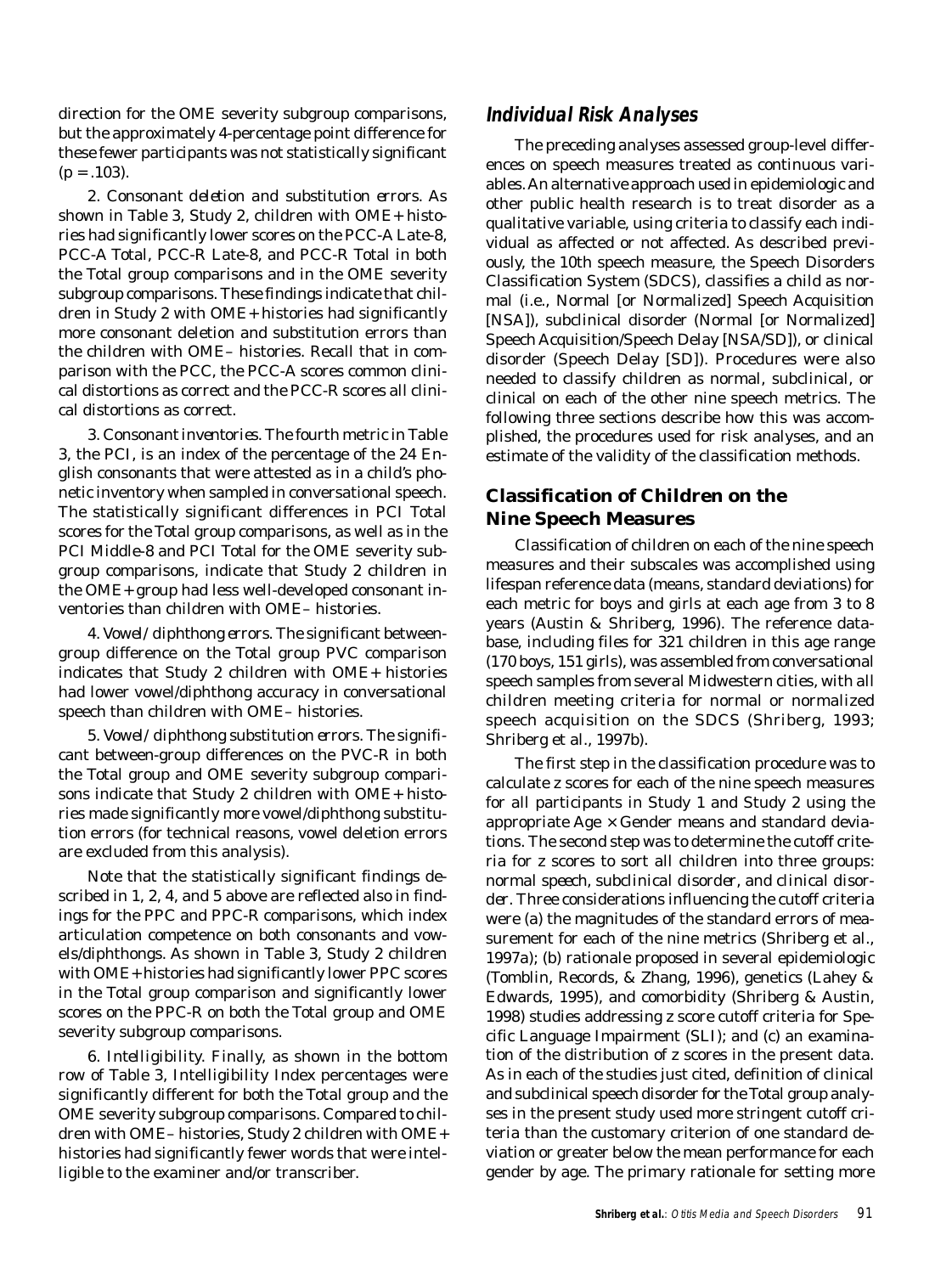stringent cutoff criteria was that the reference data reflected the range of performance of children whose speech was classified as normal (NSA) by the 10th speech measure, the SDCS. Thus, the standard deviations in the reference data reflected the variability of normal scores, not the variability of scores in a sample of a population including persons with the disorder. Accordingly, the criterion for subclinical disorder for the Total group analyses was a *z* score from –1.3 to –1.9. That is, scores of 1.3 to 1.9 standard deviation units below the mean of children with normal speech are approximately equivalent to the 9.7 to 2.3 percentiles of the reference group. The criterion for clinical disorder for the Total group analyses was a *z* score of –2.0 or below, which corresponds to scores at or below the 2.3 percentile of the reference data of children with normal speech.

# **Relative Risk Ratio and Odds Ratio Analyses**

Relative risk ratio and odds ratio analyses are two model-free methods that are well suited to the task of assessing the risk of clinical or subclinical speech disorder in children with histories of OME (cf. Kahn & Sempos, 1989; Khoury, Beaty, & Cohen, 1993). It is important to describe the conceptual and operational differences between the two ratios, both of which are used in the following risk estimate analyses.

Relative risk ratios express the risk of a disease or disorder for persons exposed to a specified risk factor relative to the risk of a disease in unexposed persons. In the present data, the sampling and selection procedures used in Study 1 and for the original subsample of 28 children in Study 2 qualify for relative risk analyses because each of the children in these cohorts was classified by exposure history (i.e., OME+ or OME–). The relative risk ratio thus expresses the percentage of children exposed to the risk factor (OME+) who are affected with a disease (speech disorder) compared to the percentage of nonexposed, affected children. A relative risk of 1 reflects no difference in percentages, whereas departures from 1 indicate decreased (i.e., protective) or increased risk for disorder with exposure. In the present study, 95% confidence limits were used to estimate the lower and upper boundaries for the relative risk ratios (and odds ratios; see below). Confidence intervals represent the range within which the true magnitude of effect lies with a certain degree of assurance. The width of the confidence interval indicates the amount of variability inherent in the estimate of risk and thus the effect of sample size.

Odds ratios are an alternative to relative risk ratios in case-control designs or cross-sectional studies in which the participants do not constitute one true cohort. Odds ratios also express the risk associated with exposure to disease, but they do not have the predictive power associated with relative risk ratios because they are not based on outcomes for a cohort. In the present study, odds ratios were used as estimates of the risk for speech disorder associated with OME histories for the 18 children constituting the OME severity subgroup in Study 1 and the 50 children making up the combined Total group for Study 2.

## **Validity of the Classification Methods**

*Rationale.* Table 4 is a summary of the risk ratio analyses for children in the Total groups and OME severity subgroups in Study 1 and Study 2. A validity estimate for the speech classification procedures can be obtained by inspecting the percentages of OME– children in each study (i.e., the "controls") who are classified as having clinical involvement on each of the nine speech measures. Prevalence estimates for speech disorder in preschool children can be used to set the expected liability (prevalence rate) for speech disorder in the groups of children with OME– histories. However, there are several sociodemographic characteristics of the present samples that might be associated with a higher-thanexpected prevalence of clinical disorder in the two OME– groups. First, a higher prevalence of clinical disorder might be expected in Study 1 because all of the children are 3 years old at the lowest end of the preschool age range. That is, prevalence should be higher in the youngest age group because a child with speech disorder had little opportunity to normalize. Second, higher prevalence rates for speech disorder also might be expected for the OME– children in Study 2 because of sociodemographic factors. As described previously, all OME+ and OME– children in Study 2 were attending a Head Start program on the reservation. Finally, higher prevalence rates in both studies might be expected because the present study used conversational speech and more finegrained transcription than the articulation tests and broad transcription used in available prevalence studies. It is not possible to assess the validity of the cutoff points for subclinical involvement because there are no prevalence estimates that are conceptually similar to this view of disorder as a semicontinuous trait (i.e., as indicated above by the classification NSA/SD; cf. Shriberg, 1993).

*Findings.* Support for the validity of the *z* score cutoff criteria used to classify a child as affected on each of the nine speech metrics, their subscales, and the SDCS is based on comparison of the resulting percentages to the unconditional expected prevalence of speech disorder, plus the four considerations reviewed above. The most widely cited estimate of the prevalence of clinical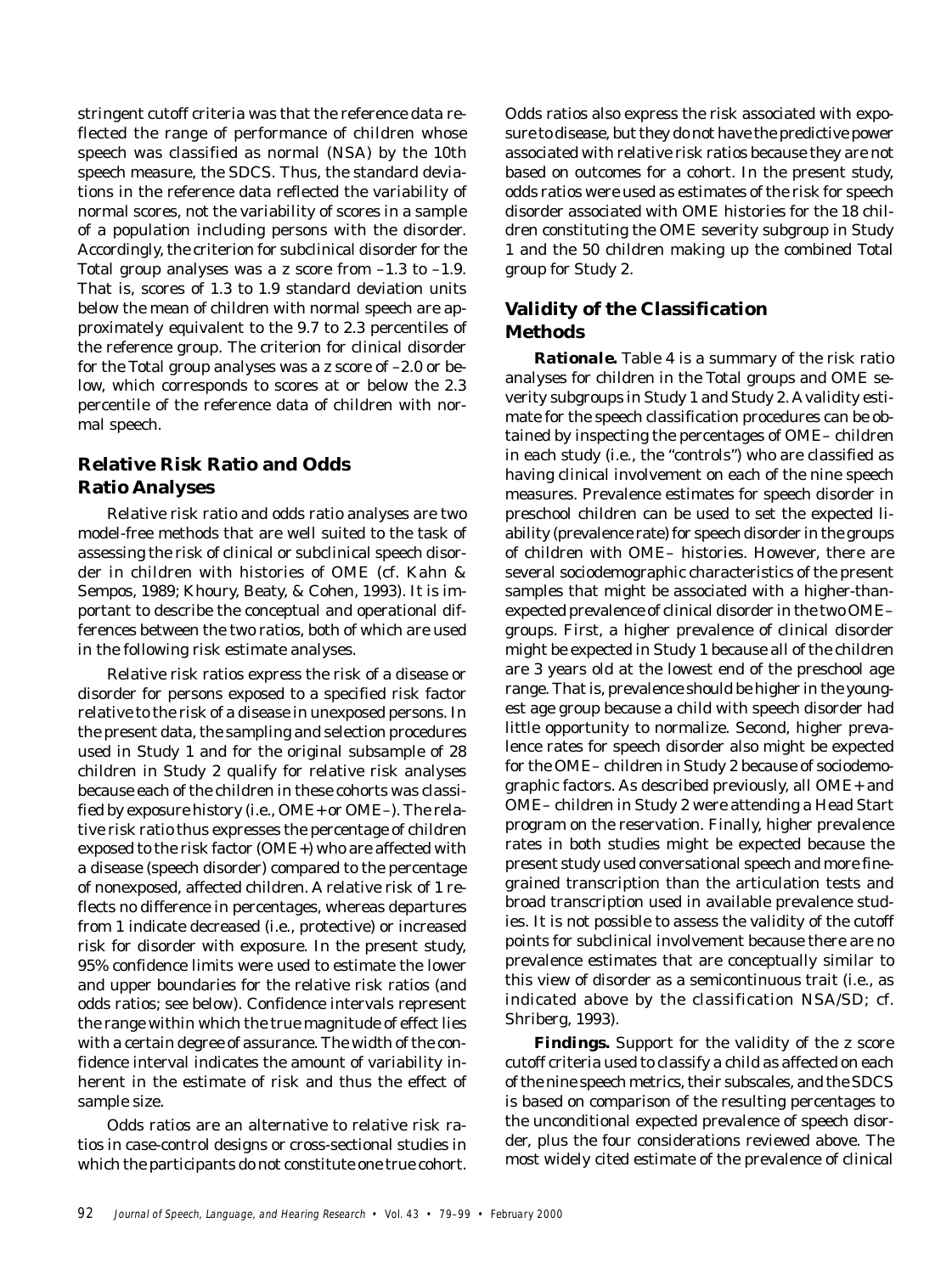**Table 4.** Risk estimates (relative risk ratio and odds ratio analyses) for children in Study 1 and Study 2. Outcome variables are dichotomized as normal versus subclinical and clinical.<sup>a</sup>

|               |        |             | <b>Total group</b> |                    |                 |       |                          |                  |                | OME severity subgroup |             |                          |         |  |  |  |
|---------------|--------|-------------|--------------------|--------------------|-----------------|-------|--------------------------|------------------|----------------|-----------------------|-------------|--------------------------|---------|--|--|--|
|               |        |             | % Affected         |                    | <b>Estimate</b> |       | <b>Confidence limits</b> |                  | % Affected     | Estimate              |             | <b>Confidence limits</b> |         |  |  |  |
|               |        |             | OME+ OME-          | <b>Risk</b>        | Power           | Lower | Upper                    |                  | OME+ OME-      | <b>Risk</b>           | Power       | Lower                    | Upper   |  |  |  |
| Study 1       |        |             |                    |                    |                 |       |                          |                  |                |                       |             |                          |         |  |  |  |
| <b>PCC</b>    | Early  | 5           | 19                 | 0.28               | 0.06            | 0.03  | 2.44                     | $\mathbf 0$      | 22             | 0.00                  | 0.24        | 0.00                     | 5.22    |  |  |  |
|               | Middle | 11          | 6                  | 1.68               | 0.06            | 0.17  | 16.91                    | 0                | 0              | 1.00 <sup>c</sup>     | $-d$        | 0.02                     | 55.80   |  |  |  |
|               | Late   | $\mathbf 0$ | 6                  | 0.00               | 0.11            | 0.00  | 32.84                    | 0                | $\mathbf 0$    | 1.00 <sup>c</sup>     | $-d$        | 0.02                     | 55.80   |  |  |  |
|               | Total  | 5           | $\mathbf 0$        | 2.68               | 0.09            | 0.10  | 70.31                    | 0                | $\mathbf 0$    | 1.00 <sup>c</sup>     | $-^{\rm d}$ | 0.02                     | 55.80   |  |  |  |
| PCC-A         | Middle | 11          | 6                  | 1.68               | 0.06            | 0.17  | 16.91                    | 0                | $\mathbf 0$    | 1.00 <sup>c</sup>     | $-d$        | 0.02                     | 55.80   |  |  |  |
|               | Late   | 21          | 13                 | 1.68               | 0.10            | 0.35  | 8.03                     | 22               | 11             | 2.29                  | 0.09        | 0.09                     | 151.42  |  |  |  |
|               | Total  | 16          | 19                 | 0.84               | 0.04            | 0.20  | 3.61                     | 0                | 22             | 0.00                  | 0.24        | 0.00                     | 5.22    |  |  |  |
| PCC-R         | Early  | 5           | 13                 | 0.42               | 0.12            | 0.04  | 4.23                     | 0                | 11             | 0.00                  | 0.11        | 0.00                     | 39.00   |  |  |  |
|               | Middle | 21          | 6                  | 3.37               | 0.06            | 0.42  | 27.18                    | $\mathbf 0$      | $\mathbf 0$    | 1.00 <sup>c</sup>     | $-d$        | 0.02                     | 55.80   |  |  |  |
|               | Late   | 16          | 13                 | 1.26               | 0.05            | 0.24  | 6.65                     | 11               | 11             | 1.00                  | $ ^{\rm d}$ | 0.01                     | 88.19   |  |  |  |
|               | Total  | 21          | 19                 | 1.12               | 0.04            | 0.29  | 4.29                     | $\mathbf 0$      | 22             | 0.00                  | 0.24        | 0.00                     | 5.22    |  |  |  |
| PCI           | Early  | $\mathbf 0$ | $\mathbf 0$        | 0.90 <sup>c</sup>  | 0.03            | 0.02  | 50.25                    | $\mathbf 0$      | 0              | 2.60 <sup>c</sup>     | 0.07        | 0.04                     | 170.39  |  |  |  |
|               | Middle | 42          | 19                 | 2.25               | 0.17            | 0.71  | 7.08                     | 11               | 22             | 0.44                  | 0.09        | 0.01                     | 10.63   |  |  |  |
|               | Late   | 21          | 31                 | 0.67               | 0.10            | 0.22  | 2.09                     | 11               | 33             | 0.25                  | 0.20        | 0.00                     | 4.37    |  |  |  |
|               | Total  | 32          | 31                 | 1.01               | 0.03            | 0.38  | 2.70                     | 11               | 33             | 0.25                  | 0.20        | 0.00                     | 4.37    |  |  |  |
| <b>PVC</b>    |        | 21          | 25                 | 0.84               | 0.05            | 0.25  | 2.84                     | $\mathbf 0$      | 33             | 0.00                  | 0.39        | 0.00                     | 2.23    |  |  |  |
|               |        |             |                    |                    |                 |       |                          |                  |                |                       |             |                          |         |  |  |  |
| PVC-R         |        | 16          | 13                 | 1.26               | 0.05            | 0.24  | 6.65                     | 11               | 22             | 0.44                  | 0.09        | 0.01                     | 10.63   |  |  |  |
| <b>PPC</b>    |        | 5           | 13                 | 0.42               | 0.12            | 0.04  | 4.23                     | $\boldsymbol{0}$ | 22             | 0.00                  | 0.24        | 0.00                     | 5.22    |  |  |  |
| PPC-R         |        | 16          | 19                 | 0.84               | 0.04            | 0.20  | 3.61                     | $\mathbf 0$      | 22             | 0.00                  | 0.24        | 0.00                     | 5.22    |  |  |  |
| Int. Index    |        | 58          | 38                 | 1.54               | 0.10            | 0.74  | 3.23                     | 67               | 33             | 4.00                  | 0.29        | 0.41                     | 43.35   |  |  |  |
| <b>SDCS</b> b |        | 37          | 6                  | 5.89               | 0.37            | 0.81  | 42.99                    | $\mathbf 0$      | $\mathbf 0$    | 1.00 <sup>c</sup>     | $-d$        | 0.02                     | 55.80   |  |  |  |
| Study 2       |        |             |                    |                    |                 |       |                          |                  |                |                       |             |                          |         |  |  |  |
| PCC           | Early  | 37          | 13                 | 3.94               | 0.51            | 0.79  | 21.42                    | 50               | 21             | 2.33                  | 0.18        | 0.75                     | 7.23    |  |  |  |
|               | Middle | 26          | 13                 | 2.41               | 0.22            | 0.43  | 13.99                    | 36               | 14             | 2.50                  | 0.10        | 0.58                     | 10.80   |  |  |  |
|               | Late   | 21          | 6                  | 3.87               | 0.32            | 0.48  | 46.03                    | 29               | 14             | 2.00                  | 0.15        | 0.43                     | 9.21    |  |  |  |
|               | Total  | 26          | 3                  | 10.71              | 0.66            | 1.01  | 523.12*                  | 36               | $\overline{7}$ | 5.00                  | 0.24        | 0.67                     | 37.51   |  |  |  |
| PCC-A         | Middle | 32          | 16                 | 2.40               | 0.25            | 0.49  | 11.83                    | 43               | 21             | 2.00                  | 0.09        | 0.62                     | 6.45    |  |  |  |
|               | Late   | 37          | 13                 | 3.94               | 0.51            | 0.79  | 21.42                    | 43               | 14             | 3.00                  | 0.20        | 0.73                     | 12.39   |  |  |  |
|               | Total  | 53          | 16                 | 5.78               | 0.78            | 1.31  | 26.96*                   | 64               | 21             | 3.00                  | 0.43        | 1.02                     | $8.80*$ |  |  |  |
| PCC-R         | Early  | 37          | 10                 | 5.44               | 0.65            | 0.99  | 36.83                    | 50               | 14             | 3.50                  | 0.31        | 0.88                     | 13.99   |  |  |  |
|               | Middle | 42          | 26                 | 2.09               | 0.22            | 0.52  | 8.32                     | 50               | 29             | 1.75                  | 0.10        | 0.66                     | 4.66    |  |  |  |
|               | Late   | 47          | 16                 | 4.68               | 0.66            | 1.06  | 21.88*                   | 57               | 14             | 4.00                  | 0.46        | 1.03                     | 15.60*  |  |  |  |
|               | Total  | 53          | 19                 | 4.63               | 0.69            | 1.10  | 20.02*                   | 64               | 29             | 2.25                  | 0.29        | 0.90                     | 5.62    |  |  |  |
| PCI           | Early  | $\mathbf 0$ | $\mathbf 0$        | 1.84c              | 0.05            | 0.03  | 100.45                   | $\mathbf 0$      | $\mathbf 0$    | 1.00 <sup>c</sup>     | $-d$        | 0.02                     | 56.47   |  |  |  |
|               | Middle | 11          | 13                 | 0.79               | 0.04            | 0.07  | 6.29                     | 14               | $\overline{7}$ | 2.00                  | 0.09        | 0.20                     | 19.62   |  |  |  |
|               | Late   | 32          | 10                 | 4.31               | 0.51            | 0.75  | 29.90                    | 36               | 14             | 2.50                  | 0.10        | 0.58                     | 10.80   |  |  |  |
|               | Total  | 26          | 13                 | 2.41               | 0.22            | 0.43  | 13.99                    | 29               | 14             | 2.00                  | 0.15        | 0.43                     | 9.21    |  |  |  |
| <b>PVC</b>    |        | 21          | $\mathbf 0$        | 18.29 <sup>c</sup> | 0.70            | 0.92  | 361.69                   | 29               | $\mathbf 0$    | 12.43c                | 0.50        | 0.60                     | 256.68  |  |  |  |
|               |        |             | $\mathbf 0$        |                    | 0.40            |       |                          | 21               | $\mathbf 0$    |                       |             |                          |         |  |  |  |
| PVC-R         |        | 16          |                    | 13.36c             |                 | 0.65  | 274.53                   |                  | $\overline{7}$ | 8.83c                 | 0.36        | 0.41                     | 188.74  |  |  |  |
| PPC<br>PPC-R  |        | 26<br>53    | 3                  | 10.71              | 0.66            | 1.01  | 523.12*                  | 36               | 21             | 5.00                  | 0.24        | 0.67                     | 37.51   |  |  |  |
|               |        |             | 13                 | 7.50               | 0.86            | 1.59  | 39.52*                   | 64               |                | 3.00                  | 0.43        | 1.02                     | $8.80*$ |  |  |  |
| Int. Index    |        | 16          | 10                 | 1.75               | 0.10            | 0.21  | 14.51                    | 21               | $\mathbf 0$    | 8.83c                 | 0.36        | 0.41                     | 188.74  |  |  |  |
| <b>SDCS</b> b |        | 32          | 10                 | 4.31               | 0.51            | 0.75  | 29.90                    | 36               | $\overline{7}$ | 5.00                  | 0.24        | 0.67                     | 37.51   |  |  |  |

a Table 2 provides ns for the OME+ and OME– subgroups for Study 1 and Study 2. Risk is estimated by relative risk (RR) for Study 1: Total group and Study 2: OME severity subgroup, and odds ratio (OR) for Study 1: OME severity subgroup and Study 2: Total group. bSDCS = Speech Disorders Classification System. NSA vs. NSA/SD and SD. See Table 3 for other measure abbreviations. <sup>c</sup>RR and OR cannot be calculated when none of the OME– children is affected. In those cases, risk is estimated by adding 0.5 to the counts for each cell and calculating the odds ratio. Confidence limits are estimated as

$$
\exp\left(\ln\,OR\pm 1.96\,\sqrt{\frac{1}{a+.5}+\frac{1}{b+.5}+\frac{1}{c+.5}+\frac{1}{d+.5}}\right)
$$

(Kahn & Sempos, 1989). <sup>d</sup>Power cannot be calculated.

\*risk significantly greater than 1.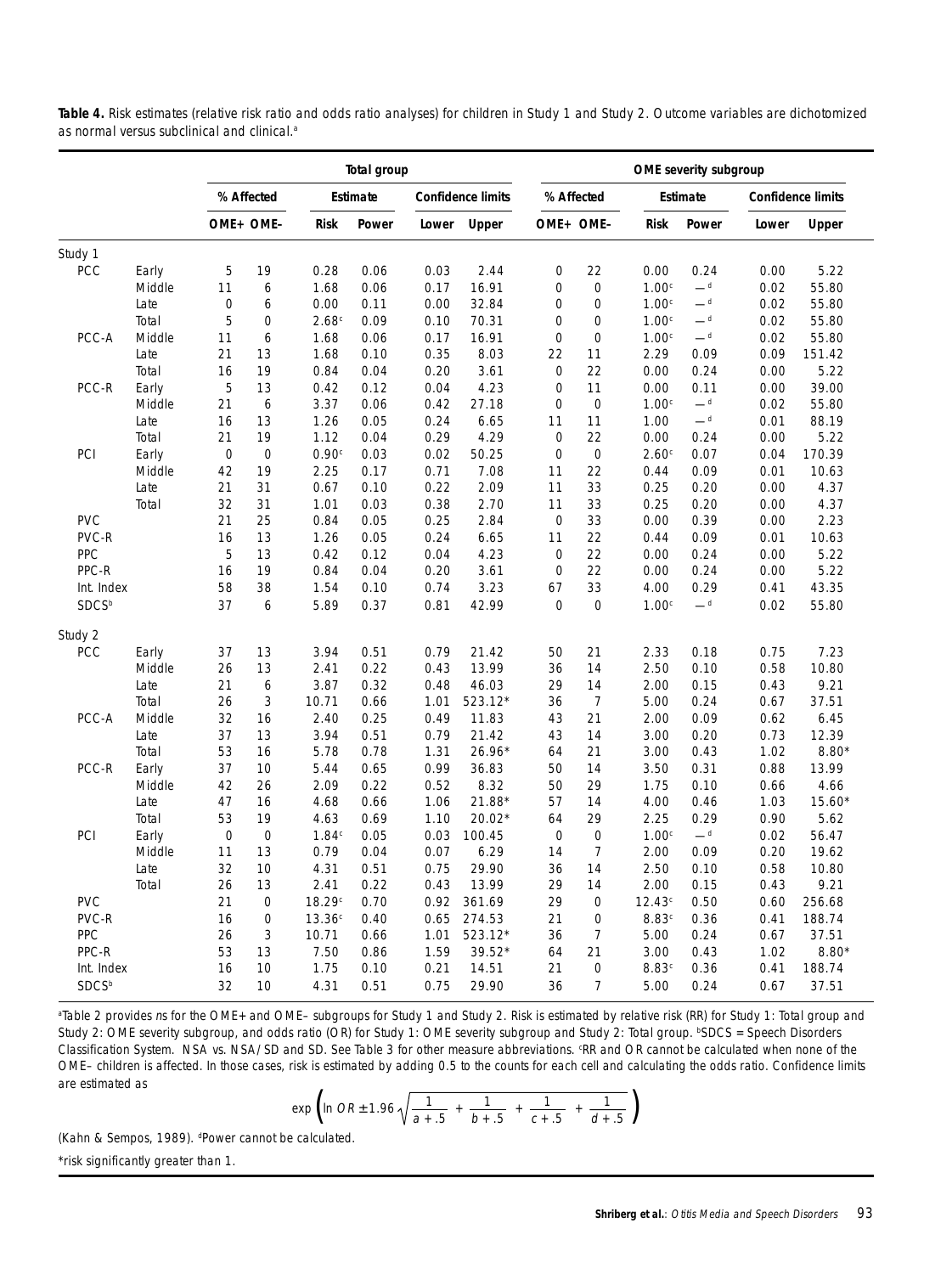speech disorder in preschool children is 3–5% (Leske, 1981; Winitz & Darley, 1980), but a recent prevalence study of 1,328 6-year-old children estimates its prevalence at that older age at 3.8% (Shriberg, Tomblin, & McSweeny, 1998). Using preliminary normalization data, Shriberg, Tomblin et al. (1998) estimate that prevalence of speech delay at exactly 3 years of age may be as high as approximately 14%. For the OME– children in the present two studies, the prevalence of clinical or subclinical disorder ranged from 0% to 38%. As shown in Table 4, 28 of the 42 (67%) estimates for the Total groups were 13% or lower. Given that both subclinical and clinical disorder are included in these estimates, together with the four moderating factors that would increase the prevalence of speech disorder in these children, these data are interpreted as providing strong validity support for the cutoff score criteria used to classify children for the risk estimate analyses.

### **Risk Estimate Findings**

The findings in Table 4 provide information on the increased risk for subclinical or clinical speech disorder in children with OME+ histories. All analyses were completed using the STATCALC module in the Epi Info program (Dean et al., 1995), which provided risk estimates and 95% confidence limits for the risk estimates. Confidence intervals not including 1 are statistically significant. Power estimates calculated as previously described are also included for each analysis.

Beginning with the data for children in Study 1, there were no statistically significant findings indicating increased risk for speech disorder in children with OME+ histories in either the Total group or OME severity subgroup analyses.

In Study 2, the Total group analyses yielded nine statistically significant increases in the risk for subclinical or clinical speech disorder in children with OME+ histories. These findings were obtained on the total and/or subscales of 5 of the 10 different speech metrics. Significantly increased risk for lowered performance on these five metrics for children with OME+ histories ranged from 3 times the risk of children in the OME– groups (OME severity subgroup analyses: PCA-Total: CI = 1.02–8.80 and PPC-R: CI = 1.02–8.80) to 10.71 increased risk (Total group analyses: PCC-Total: CI = 1.01–523.12 and PPC: CI = 1.01–523.12). As indicated by the width of the confidence level and the power estimate, the precision and stability of some of these estimates is not high. The percentage of children with OME+ histories classified as having subclinical or clinical disorder (i.e., "affected") in these statistically significant comparisons ranged from 14% (PCC-R Late-8 consonants) to 53% (PCC-A Total, PCC-R Total, and PPC-R).

# **Discussion**

Several perspectives on the between-group and individual risk analysis findings support the conclusion that a significant history of early recurrent otitis media with effusion placed the children in Study 2 at increased risk for speech disorder.

# **Measurement**

From a measurement perspective, it is significant that OME history was associated with differences on both the Intelligibility Index and the PCC-R. The Intelligibility Index has inherent face validity as a metric reflecting speech disability because it includes contributions from speech, language, and prosodic variables (Shriberg & Kwiatkowski, 1982). As well, the PCC-R has been proposed as the most theoretically sensitive and psychometrically stable index of speech-sound production of the nine speech measures (Shriberg et al., 1997a). In eliminating the conceptual and reliability issues associated with speech-sound distortions, the PCC-R directly reflects the percentage of consonant deletion and substitution errors in conversational speech. Significant between-group differences were found on the PCC-R for both the groupwise OME+ versus OME– comparisons and for the risk estimate comparisons. For the latter, 53% of the Study 2 children from Native American backgrounds with OME+ histories met criteria for a subclinical or clinical disorder compared to 19% of children with OME– histories—a 34% difference. The odds ratio for these findings indicates a 4.63 increased risk for speech disorder, with a 95% confidence limit of 1.10 to 20.2 bounding this ratio. The power to detect this difference was estimated at .69. Given the small standard error of measurement for the PCC-R (estimated at 2.4 percentage points for boys and girls in this age range; Shriberg et al., 1997a), these findings are secure relative to potential measurement error. However, the width of the confidence interval indicates the imprecision of the exact risk, likely due to the small sample sizes. These statistically significant findings on the Intelligibility Index and the PCC-R are viewed as providing the best criterion validity for the conclusion that a significant history of OME increased the risk for speech disorder in the children in Study 2.

# **Participants**

Although descriptive trends in both Study 1 and Study 2 indicated poorer speech acquisition in the OME+ compared to OME– groups, the statistically significant findings were nearly all limited to Study 2 comparisons. One obvious between-group difference was the reduced statistical power in Study 1 compared to Study 2. However,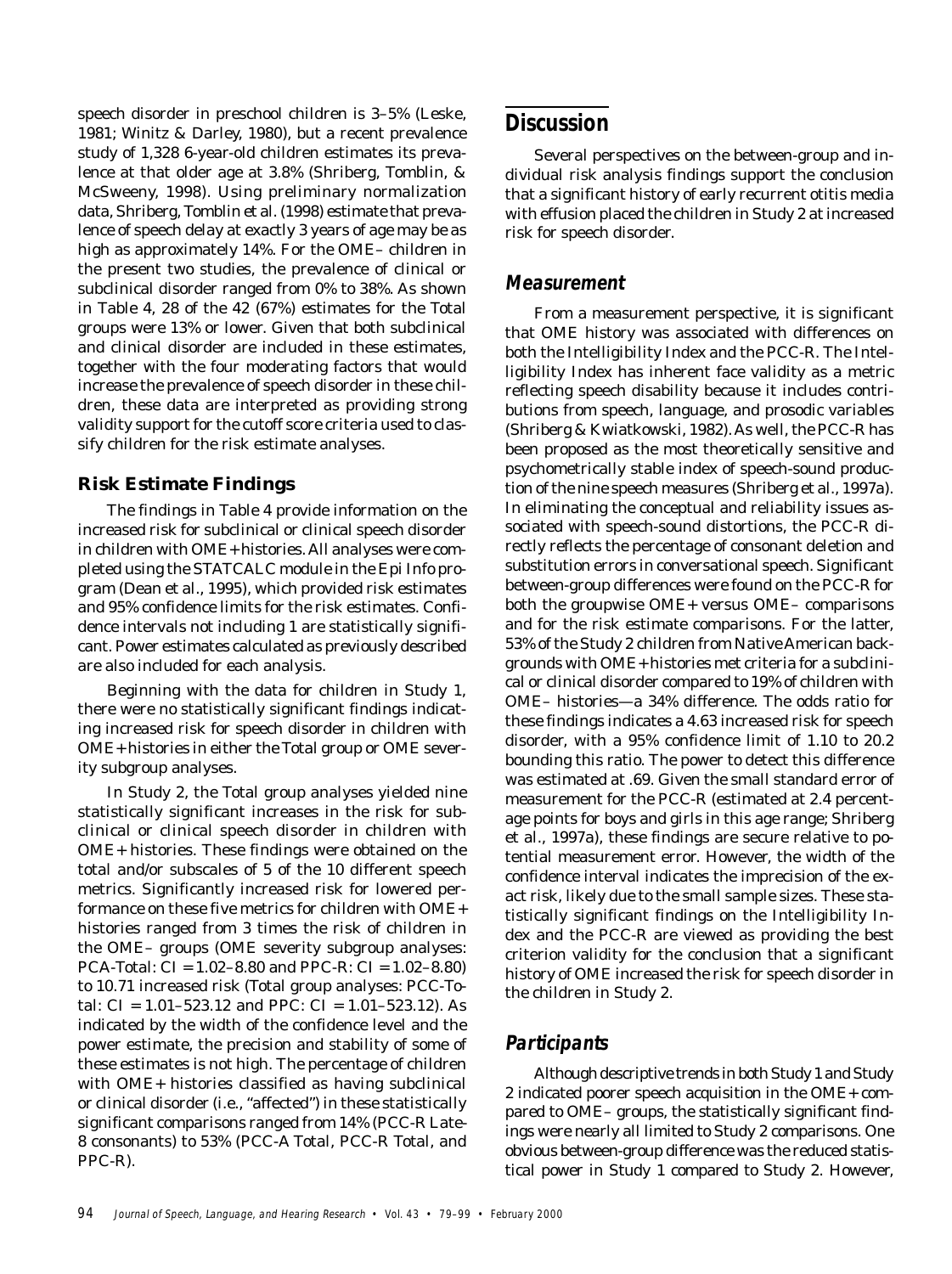there were also major differences in the sociodemographic composition of children in these two groups involving age, race/ethnicity, and social class. Moreover, there were many potentially confounding subject variables that were unmeasured in these data (e.g., gestational age, birth weight, familial history of speech disorder). On differences in age, one suggestion in the otitis literature is that 3 years of age (Study 1) is too early to draw conclusions about long-term effects of middle-ear disease and its correlates on speech (cf. Paul, Lynn, & Lohr-Flanders, 1993; Roberts et al., 1988). Clinically, however, children whose speech is delayed at 3 years of age (or even at younger ages) are routinely referred for early intervention. For the present research concern, note that the speech error patterns of younger children should be more sensitive to the potential effects of OME than is the case with older children because of younger children's reduced opportunity for speech-sound normalization. On health care issues, the medical records of children in both studies indicated regular and excellent health care. Early and appropriate attention by physicians and caregivers has been cited as one of the major preventive variables in studies using diverse subject pools and independent and outcome measures (e.g., Apel & Marazzi, 1994; Black & Sonnenschein, 1993; Feldman & Gelman, 1986; Freeark et al., 1992; Paden, Matthies, & Novak, 1989; Roberts et al., 1995).

Thus, the contrast in the number of significant findings in the two studies, each of which used identical speech measures and methods, demonstrates the crucial role of subject characteristics in OME-speech research. The young participants in Study 1 were generally closest in sociodemographic characteristics to children in many of the otitis-speech studies conducted in communities where children have received good health care and are from language-rich learning environments (cf. Table 1). Moreover, at 3 years of age, the OME+ and OME– children had less chance to normalize speech errors than have older children in OMEspeech studies. In contrast, the somewhat older participants in Study 2 are more comparable to otitis-speech studies conducted with children who may not be experiencing those early home and environmental factors that mitigate the effects of the chronic discomfort and hearing loss associated with early recurrent OME. Related issues, as they affect language acquisition, are addressed in the second paper in this series. As discussed next, the contrast in findings, using identical speech assessment methods, underscores the need for multifactorial models relating early recurrent OME to later speech disorder.

#### **Effect Size**

The present findings are consistent with prior literature indicating small to moderate effect sizes, both in the number of children with OME who have a speech disorder and the severity of their speech involvement. Small effect sizes are especially apparent in the severity differences as shown for the grouped data in Table 3. When divided into normal, subclinical, and clinical involvement, however, risk trends indicate more subclinical or clinical involvement for children with OME+ histories, although not all were statistically significant. Most telling on this issue are the SDCS findings, for which there were few statistically significant differences associated with OME histories. As described elsewhere (Shriberg et al., 1997b), the stringent developmental criteria for speech delay on the SDCS often result in some children clinically referred for delayed speech being classified as either subclinical delay or normal(ized). To the extent that other studies listed in Table 1 have used measures of comparable stringency, they may not have been sensitive to the differences identified by the other speech metrics used in the present study.

As suggested previously, the relatively small effect sizes might also serve to document the large roles other organismic and environmental variables may play in mitigation or prevention. Most otitis-speech researchers endorse diverse multifactorial explanatory models as explanations for small effect sizes (e.g., Abraham, Wallace, & Gravel, 1996; Bishop & Edmundson, 1986; Paradise, 1997; Paul et al., 1993; Peters, Grievink, van Bon, van den Bercken, & Schilder, 1997; Ruben, 1984; Shriberg, 1987; Vernon-Feagans, 1997). Hall and Hill (1986), for example, discussed the need to consider variables in four explanatory domains: otitis media, hearing loss, the child, and the environment. Although there were many differences in the child and environment characteristics of children in Study 1 and Study 2, both groups received a high level of medical care, which should have minimized both the physical discomfort of OME and associated hearing loss. Thus, other than age differences in the two study samples as possible explanatory sources, child and environment factors that were not assessed in this study likely moderated or mediated the primary findings.

The precursor variable notably missing from these data and likely to have the strongest association with effect size is information on children's hearing levels during OME episodes. The few data associating the amount and period of measured or inferred hearing loss with later speech disorder are equivocal. For example, Hubbard, Paradise, McWilliams, Elster, and Taylor (1985) attributed the difference in eventual articulation competence observed in two groups of adolescent children with clefts of the palate to the positive effects on hearing levels of early insertion of pressure equalization tubes, with the more articulate speakers receiving tubes on average at 3.0 months and the other group on average at 30.8 months. However, Paden et al. (1989) found that elapsed time of OME until remission was a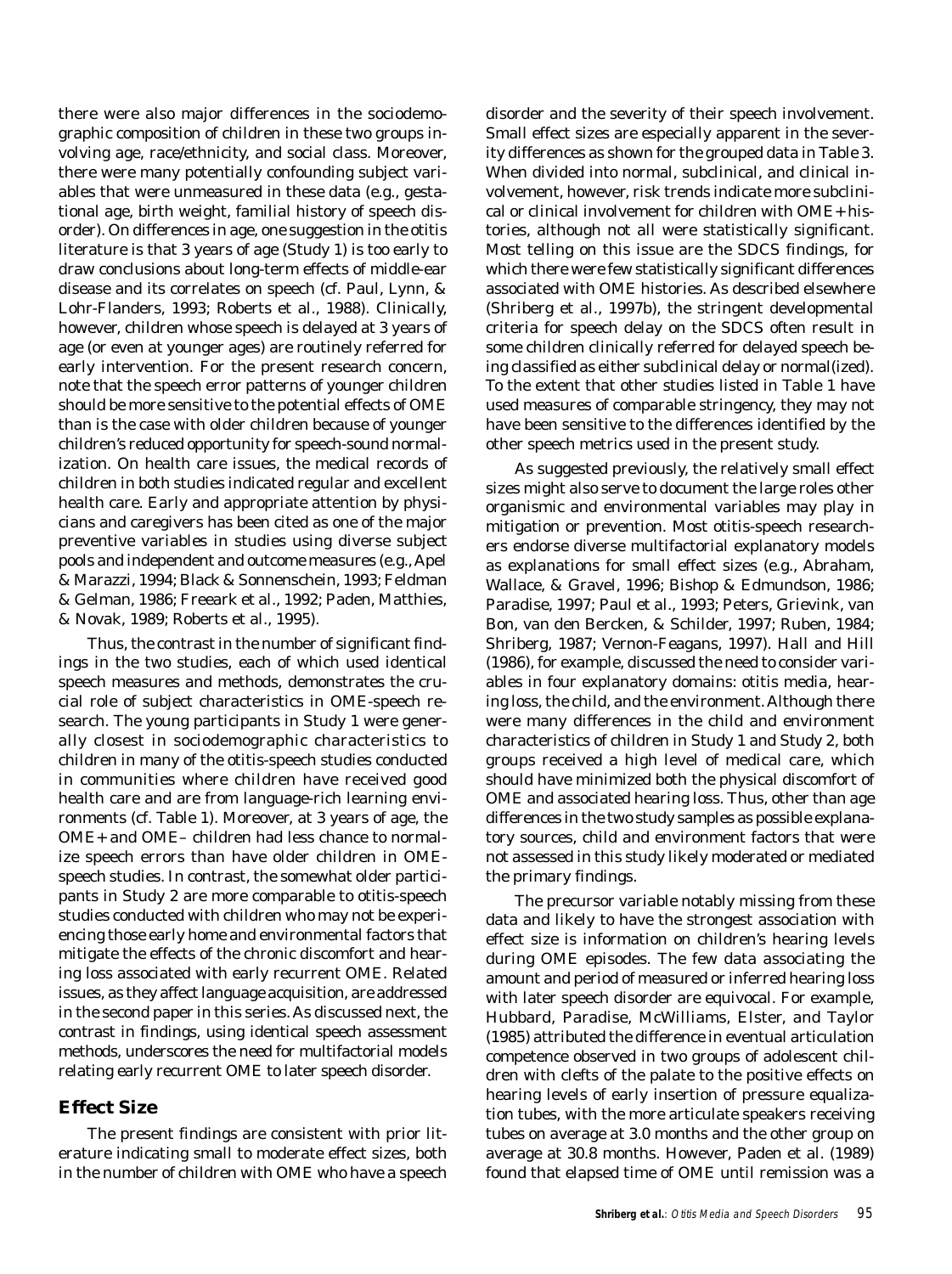predictor of speech normalization, but hearing loss was not associated with specific types of error patterns. In commenting on the potential sources of variance in their data, Paden and colleagues also stressed the need for multifactorial causal models that include child and environment variables:

The most important finding of this study...is that phonological delay at age 3 in children with histories of frequently recurring OME cannot be attributed to a single factor. Children cannot be identified as at risk simply by calculating the amount of time during which OME has been experienced, or by assessing the severity of the hearing impairment it has caused, or even by a combination of these measures. (p. 240)

# **Conclusion**

The central finding of this report is that early recurrent otitis media with effusion was associated with approximately 4.6 (CI =  $1.10-20.02$ ) increased risk for subclinical or clinical speech disorder in a demographically well-controlled sample of 50 children and was not associated with significantly increased risk for a different demographically well-controlled sample of 35 children. Because OME measures were comparable in the two samples and speech measures were identical, these data are interpreted as supporting a multifactorial model relating early recurrent OME to later speech disorder. In addition to otological, audiological, and age variables that may have been associated with the differences in outcomes, diverse child and environment factors may have contributed to the risk for speech disorder in one study sample and mitigated risk in the other. Implications for intervention and prevention must await findings from large and well-controlled prospective studies that allow for multifactorial modeling of child and environmental variables and that explicate the psycholinguistic processes linking early recurrent OME to later communicative styles and impairments.

#### **Acknowledgments**

Preparation of this report was supported by the National Institute on Deafness and Other Communication Disorders, National Institutes of Health (DC00496). Many people contributed their time and expertise to these studies. We extend our sincere thanks to Chad Allen, Diane Austin, Delores Boyd, Betty Bricco, Carol Dodge, James Goinz, Frederic Gruber, Rebecca Hinke, Barbara Hodson, Kit Hoffmann, Patricia Engebose Hovel, Maureen McGowan Jepsen, Peter Karofsky, Roger Klumb, Gregory Lof, Jane McSweeny, Amparo Ortez, Mary Matz, Mary Jo Osberger, Elaine Paden, Mary Beth Pecore, Carmen Rasmussen, Dorothy Rorick Ross, Anne Smith, Geralyn Timmer,

Catherine Trost-Steffen, Sandy Wallin, Jerry Waukau, Cindy Weisflock, Audrey Weston, Carol Widder, Terry Wiley, and David Wilson. We also thank the editor, associate editor, and four reviewers for their extremely valuable editorial critique. Copies of relevant technical reports are available at the Phonology Project web site: http:// www.waisman.wisc.edu/phonology/.

#### **References**

- **Abraham, S. S., Wallace, I. F., & Gravel, J. S.** (1996). Early otitis media and phonological development at age 2 years. *Laryngoscope, 106*, 727–732.
- **Al-Sunduqchi, M. S.** (1990). *Determining the appropriate sample size for inferences based on the Wilcoxon Statistics*. Unpublished doctoral dissertation, University of Wyoming, Laramie.
- **ANSI.** (1969). *Specifications for audiometers* (ANSI S3.1969). New York: Author.
- **Apel, K., & Marazzi, S.** (1994, November). *Effects of otitis media on lexical learning*. Paper presented at the Annual Convention of the American Speech-Language-Hearing Association, New Orleans, LA.
- **Austin, D., & Shriberg, L. D.** (1996). *Lifespan reference data for ten measures of articulation competence using the Speech Disorders Classification System (SDCS)* (Tech. Rep. No. 3). Phonology Project, Waisman Center on Mental Retardation and Human Development, University of Wisconsin-Madison.
- **Baron, R. M., & Kenny, D. A.** (1986). The moderatormediator variable distinction in social psychological research: Conceptual, strategic, and statistical considerations. *Journal of Personality and Social Psychology, 51*, 1173–1182.
- **Bess, F. H.** (1983). Hearing loss associated with middle ear effusion. *Pediatrics, 71*, 640–641.
- **Bishop, D. V. M., & Edmundson, A.** (1986). Is otitis media a major cause of specific developmental language disorders? *British Journal of Disorders of Communication, 21*, 321–338.
- **Black, M. M., & Sonnenschein, S.** (1993). Early exposure to otitis media: A preliminary investigation of behavioral outcome. *Developmental and Behavioral Pediatrics, 14*(3), 150–155.
- **Churchill, J. D., Hodson, B. W., Jones, B. W., & Novak, R. E.** (1988). Phonological systems of speech-disordered clients with positive/negative histories of otitis media. *Language, Speech, and Hearing Services in Schools, 19*, 100–107.
- **Daly, K. A.** (1997). Definition and epidemiology of otitis media. In J. E. Roberts, I. F. Wallace, & F. W. Henderson, *Otitis media in young children: Medical, developmental, and educational considerations* (pp. 3–41). Baltimore, MD: Paul H. Brookes Publishing Co.
- **Dean, A. G., Dean, J. A., Coulombier, D., Brendel, K. A., Smith, D. C., Burton, A. H., Dicker, R. C., Sullivan, K., Fagan, R. F., & Arner, T. G.** (1995). Epi Info, Version 6: a Word-processing, Database, and Statistics Program for Public Health on IBM-compatible Microcomputers [Computer software]. Atlanta, GA: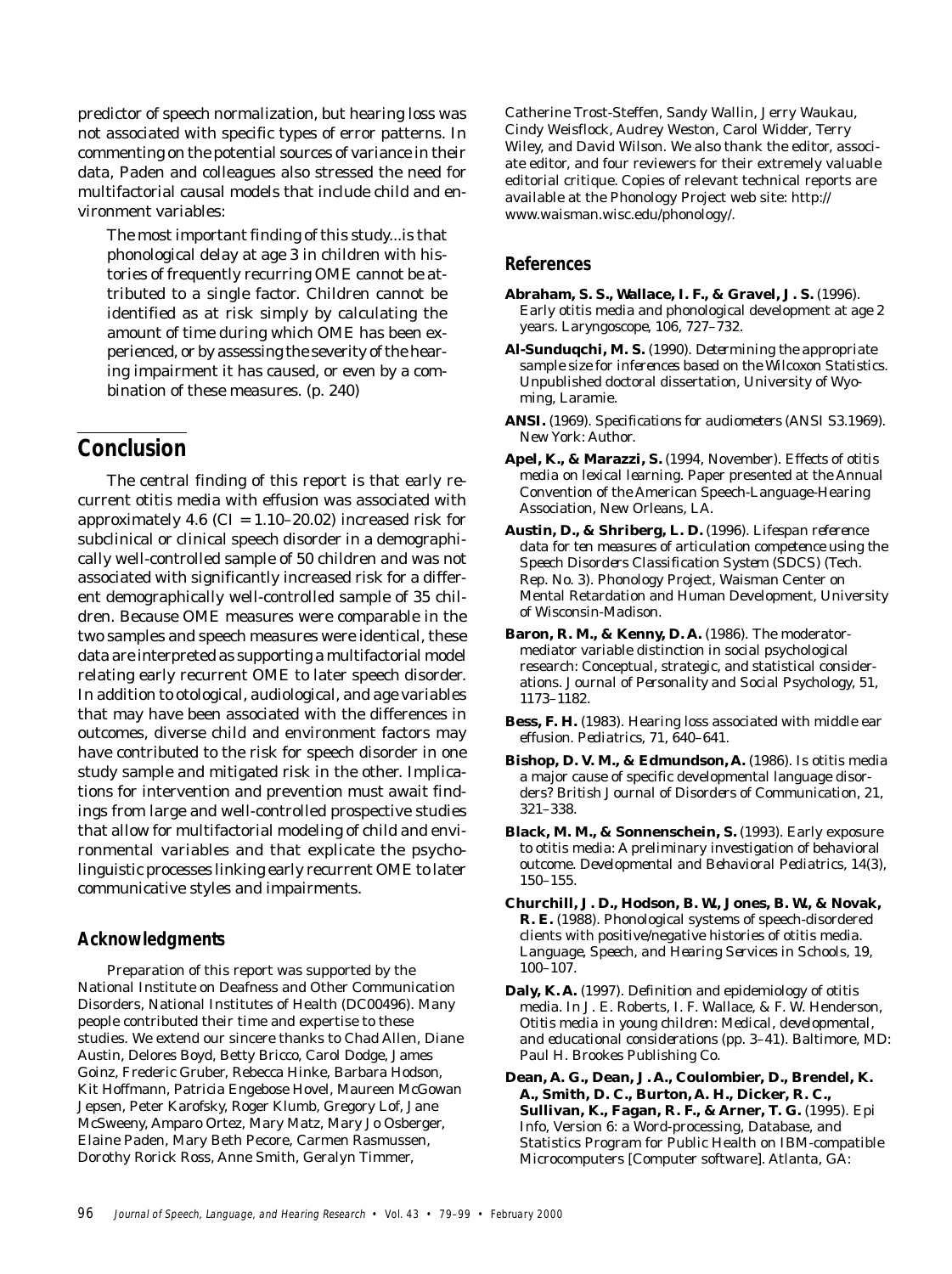Centers for Disease Control and Prevention.

**Dobie, R. A., & Berlin, C. I.** (1979). Influence of otitis media on hearing and development. *Annals of Otology, Rhinology and Laryngology, 88* (part 2, supplement 60), 48–53.

**Dunn, L. M., & Dunn, L. M.** (1981). *Peabody Picture Vocabulary Test–Revised.* Circle Pines, MN: American Guidance Service.

**Dyson, A. T., Holmes, A. E., & Duffitt, D. V.** (1987). Speech characteristics of children after otitis media. *Journal of Pediatric Health Care, 1*, 261–265.

**Elliott, L. L., & Katz, D. R.** (1980). *Northwestern University Children's Perception of Speech (NU-CHIPS)*. St. Louis, MO: Auditec.

**Feagans, L., Sanyal, M., Henderson, F., Collier, A., & Applebaum, M.** (1987). Relationship of middle ear disease in early childhood to later narrative and attentional skills. *Journal of Pediatric Psychology, 12*, 581–594.

**Feldman, H., & Gelman, R.** (1986). Otitis media and cognitive development: Theoretical perspectives. In J. F. Kavanaugh (Ed.), *Otitis media and child development* (pp. 27–41). Parkton, MD: York.

**Freeark, K., Frank, S. J., Wagner, A. E., Lopez, M., Olmsted, C., & Girard, R.** (1992). Otitis media, language development, and parental verbal stimulation. *Journal of Pediatric Psychology, 17*(2), 173–185.

**Goinz, J.** (1984). Otitis media among preschool and schoolage Indian children in MI, MN and WI. *Hearing Instruments, 35*(6), 16–18.

**Hall, D. M. B., & Hill, P.** (1986). When does secretory otitis media affect language development? *Archives of Disease in Childhood, 61*, 42–47.

**Harsten, G., Nettelbladt, U., Schalen, L., Kalm, O., & Prellner, K.** (1993). Language development in children with recurrent otitis media during the first three years of life: Follow-up study from birth to seven years of age. *Journal of Laryngology and Otology, 107*, 407–412.

**Hintze, J. L.** (1996). Power Analysis and Sample Size (Version 6.0) [Computer software]. Kaysville, UT: NCSS.

**Hoey Hemmer, V., & Bernstein Ratner, N.** (1994). Communicative development in twins with discordant histories of otitis media. *Journal of Communication Disorders, 27*, 91–106.

**Holm, V. A., & Kunze, L. H.** (1969). Effect of chronic otitis media on language and speech development. *Pediatrics, 43*, 833–839.

**Hubbard, T. W., Paradise, J. L., McWilliams, B. J., Elster, B. A., & Taylor, F. H.** (1985). Consequences of unremitting middle-ear disease in early life: Otologic, audiologic, and developmental findings in children with cleft palate. *The New England Journal of Medicine, 312*, 1529–1534.

**Kahn, H. A., & Sempos, C. T.** (1989). *Statistical methods in epidemiology*. New York: Oxford University Press.

**Kavanagh, J. F.** (Ed). (1986). *Otitis media and child development*. Parkton, MD: York Press.

**Kelso, J. A. S.** (1995). *Dynamic patterns: The self-organization of brain and behavior*. Cambridge, MA: MIT Press.

**Kertoy, M. K., & Shriberg, L. D.** (1984, November).

*Language correlates of recurrent otitis media*. Paper presented at the Annual Convention of the American Speech-Language-Hearing Association, San Francisco, CA.

**Khoury, M. J., Beaty, T. H., & Cohen, B. H.** (1993). *Fundamentals of genetic epidemiology.* New York: Oxford University Press.

**Kirk, S. A., McCarthy, J. J., & Kirk, W. D.** (1968). *Illinois Test of Psycholinguistic Abilities (rev. ed.).* Urbana, IL: University of Illinois Press.

**Kwiatkowski, J., & Shriberg, L. D.** (1992). Intelligibility assessment in developmental phonological disorders: Accuracy of caregiver gloss. *Journal of Speech and Hearing Research, 35*, 1095–1104.

Lahey, M., & Edwards, J. (1995). Specific language impairment: Preliminary investigation of factors associated with family history and with patterns of language performance. *Journal of Speech and Hearing Research, 38*, 643–657.

**Lehmann, M. D., Charron, K., Kummer, A., & Keith, R. W.** (1979). The effects of chronic middle ear effusion on speech and language development. *International Journal of Pediatric Otorhinolaryngology, 1*, 137–144.

**Leske, M.** (1981). Prevalence estimates of communicative disorders in the United States: Speech disorders. *Asha, 23*, 217–228.

**Lonigan, C. J., Fischel, J. E., Whitehurst, G. J., Arnold, D. S., & Valdez-Menchaca, M. C.** (1992). The role of otitis media in the development of expressive language disorder. *Developmental Psychology, 28*, 430–440.

**Lous, J.** (1990). Secretory otitis media and phonology when starting school. *Scandinavian Audiology, 19*, 215–222.

**Lous, J.** (1995). Secretory otitis media in schoolchildren. *Danish Medical Bulletin, 42*(1), 71–99.

**Manders, E., & Tyberghein, J.** (1993). The effects of ventilation tube placement on hearing, speech, language, cognition and behavior. *Acta Oto-Rhino-Laryngologica Belgica, 47*, 27–32.

**McReynolds, L., & Elbert, M.** (1981). Criteria for phonological analysis. *Journal of Speech and Hearing Disorders, 46*, 197–203.

**McSweeny, J. L., & Shriberg, L. D.** (1995). *Segmental and suprasegmental transcription reliability* (Tech. Rep. No. 2). Phonology Project, Waisman Center on Mental Retardation and Human Development, University of Wisconsin-Madison.

**Miller, J. F., & Yoder, D. E.** (1984). *Miller-Yoder Language Comprehension Test*. Austin, TX: Pro-Ed.

**Mustain, W. D.** (1979). Linguistic and educational implications of recurrent otitis media. *Ear, Nose and Throat Journal, 58*, 218–222.

**Needleman, H.** (1977). Effects of hearing loss from early recurrent otitis media on speech and language development. In B. Jaffe (Ed.), *Hearing loss in children* (pp. 640– 649). Baltimore, MD: University Park Press.

**Nozza, R. J.** (1988). Auditory deficit in infants with otitis media with effusion: More than a "mild" hearing loss. In D. J. Lim, C. D. Bluestone, J. O. Klein, & J. D. Nelson (Eds.), *Recent advances in otitis media* (pp. 376–379). Philadelphia: B. C. Decker, Inc.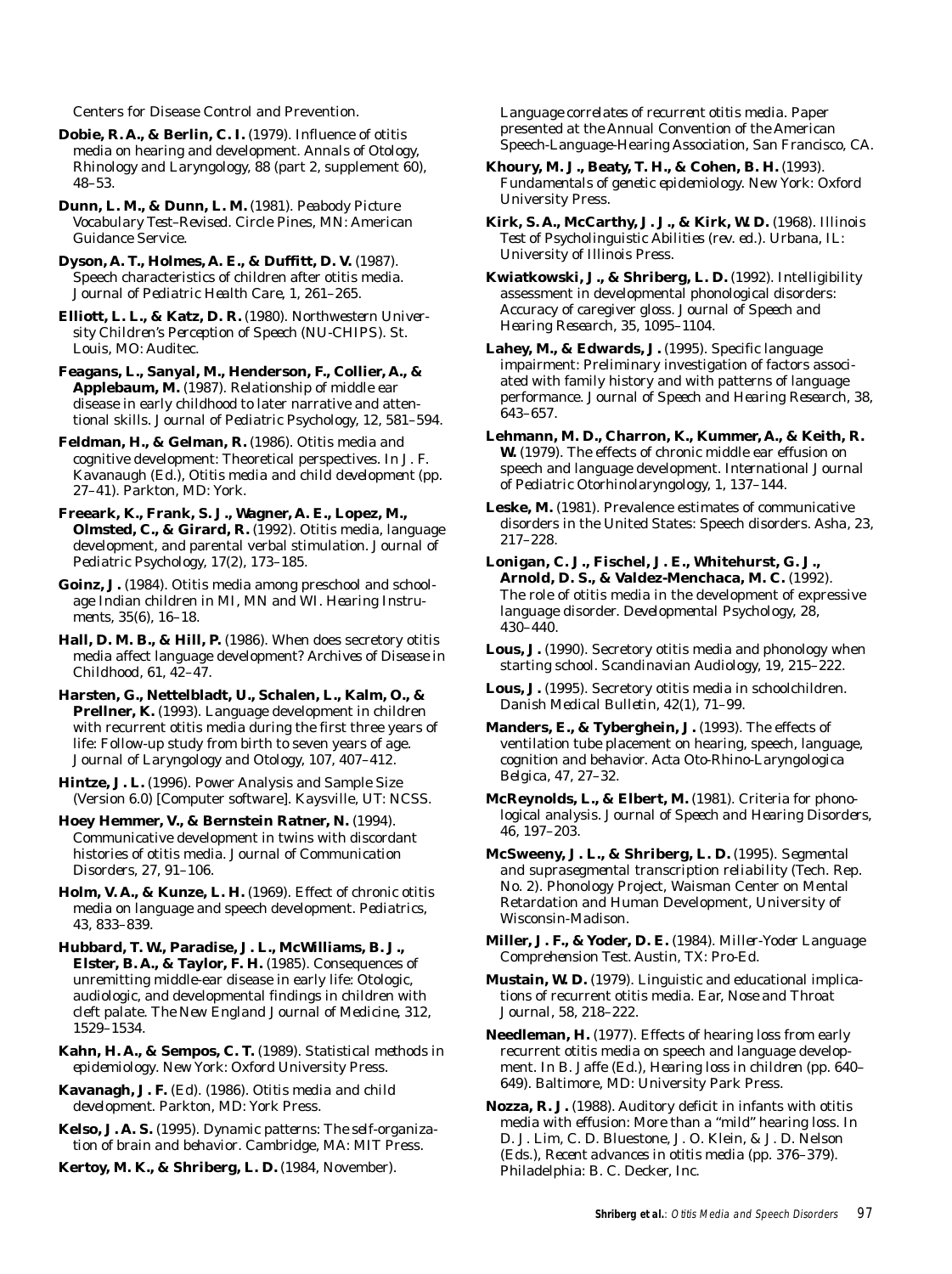**Paden, E. P., Matthies, M. L., & Novak, M. A.** (1989). Recovery from OME-related phonologic delay following tube placement. *Journal of Speech and Hearing Disorders, 54*, 94–100.

**Paden, E. P., Novak, M. A., & Beiter, A. L.** (1987). Predictors of phonologic inadequacy in young children prone to otitis media. *Journal of Speech and Hearing Disorders, 52*, 232–242.

**Paradise, J. L.** (1997). Developmental outcomes in relation to early-life otitis media: Present and future directions in research. In J. E. Roberts, I. F. Wallace, & F. W. Henderson, *Otitis media in young children: Medical, developmental, and educational considerations* (pp. 287– 306). Baltimore, MD: Paul H. Brookes Publishing Co.

**Paul, R., Lynn, T. F., & Lohr-Flanders, M.** (1993). History of middle ear involvement and speech/language development in late talkers. *Journal of Speech and Hearing Research, 36*, 1055–1062.

**Pendergast, K., Dickey, S., Selmar, J., & Soder, A.** (1969). *The Photo Articulation Test.* Danville, IL: Interstate Printers and Publishers.

**Peters, S. A. F., Grievink, E. H., van Bon, W. H. J., van den Bercken, J. H. L., & Schilder, A. G. M.** (1997). The contribution of risk factors to the effect of early otitis media with effusion on later language, reading, and spelling. *Developmental Medicine & Child Neurology, 39*, 31–39.

**Rabbitt, P. M. A.** (1968). Channel-capacity, intelligibility and immediate memory. *Quarterly Journal of Experimental Psychology, 20*, 241–248.

**Raymond, C., Garcia, P., & Scheib, R.** (1993, November). *Prevalence of hearing disorders in Native American preschoolers*. Paper presented at the Annual Convention of the American Speech-Language-Hearing Association, Anaheim, CA.

**Roberts, J. E., Burchinal, M. R., & Campbell, F.** (1994). Otitis media in early childhood and patterns of intellectual development and later academic performance. *Journal of Pediatric Psychology, 19*(3), 347–367.

**Roberts, J. E., Burchinal, M. R., Davis, B. P., Collier, A. M., & Henderson, F. W.** (1991). Otitis media in early childhood and later language. *Journal of Speech and Hearing Research, 34*, 1158–1168.

**Roberts, J. E., Burchinal, M. R., Koch, M. A., Footo, M. M., & Henderson, F. W.** (1988). Otitis media in early childhood and its relationship to later phonological development. *Journal of Speech and Hearing Disorders, 53*, 424–432.

**Roberts, J. E., & Clarke-Klein, S.** (1994). Otitis media. In J. E. Bernthal & N. W. Bankson (Eds.), *Child phonology: Characteristics, assessment, and intervention with special populations* (pp. 182–198). New York: Thieme Medical Publishers, Inc.

**Roberts, J. E., Gravel, J., Schwartz, R. G., Dollaghan, C., & Campbell, T.** (1998, November). *Does otitis media cause speech and language sequelae?* Paper presented at Annual Convention of the American Speech-Language-Hearing Association, San Antonio, TX.

**Roberts, J. E., Wallace, I. F., & Henderson, F. W.** (Eds.). (1997). *Otitis media in young children: Medical, developmental, and educational considerations*. Baltimore, MD: Paul H. Brookes Publishing Co.

**Roberts, K.** (1997). A preliminary account of the effect of otitis media on 15-month-olds' categorization and some implications for early language learning. *Journal of Speech, Language, and Hearing Research, 40*, 508–518.

**Ruben, R. J.** (1984). An inquiry into the minimal amount of auditory deprivation which results in a cognitive effect in man. *Acta Otolaryngol (Stockh), 414*, 157–164.

**Rvachew, S., Slawinski, E. B., Williams, M., & Green, C. L.** (1996a). Formant frequencies of vowels produced by infants with and without early onset otitis media. *Canadian Acoustics, 24*(2), 19–28.

**Rvachew, S., Slawinski, E. B., Williams, M., & Green, C. L.** (1996b). The impact of early onset otitis media on prelinguistic speech development. *Journal of Speech-Language Pathology and Audiology, 20*, 247–255.

**Schlieper, A., Kisilevsky, H., Mattingly, S., & Yorke, L.** (1985). Mild conductive hearing loss and language development: A one-year follow-up study. *Developmental and Behavioral Pediatrics, 6*(2), 65–68.

**Shriberg, L. D.** (1986). *PEPPER: Programs to Examine Phonetic and Phonologic Evaluation Records*. Hillsdale, NJ: Lawrence Erlbaum.

**Shriberg, L. D.** (1987). In search of the otitis media-speech connection. *Journal of the National Student Speech Language Hearing Association, 15*, 56–67.

**Shriberg, L. D.** (1993). Four new speech and prosody-voice measures for genetics research and other studies in developmental phonological disorders. *Journal of Speech and Hearing Research, 36*, 105–140.

**Shriberg, L. D., & Austin, D.** (1998). Comorbidity of speech-language disorder: Implications for a phenotype marker for speech delay. In R. Paul (Ed.), *The speech/ language connection* (pp. 73–117). Baltimore, MD: Paul H. Brookes Publishing Co.

**Shriberg, L. D., Austin, D., Lewis, B. A., McSweeny, J. L., & Wilson, D. L.** (1997a). The Percentage of Consonants Correct (PCC) metric: Extensions and reliability data. *Journal of Speech, Language, and Hearing Research, 40*, 708–722*.*

**Shriberg, L. D., Austin, D., Lewis, B. A., McSweeny, J. L., & Wilson, D. L.** (1997b). The Speech Disorders Classification System (SDCS): Extensions and lifespan reference data. *Journal of Speech, Language, and Hearing Research, 40*, 723–740*.*

**Shriberg, L. D., Friel-Patti, S., Flipsen, P., Jr., & Brown, R. L.** (2000). Otitis media, fluctuant hearing loss, and speech-language delay: A preliminary structural equation model. *Journal of Speech, Language, and Hearing Research, 43,* 100–120.

**Shriberg, L. D., & Kent, R. D.** (1982). *Clinical phonetics.* New York: Macmillan.

**Shriberg, L. D., & Kwiatkowski, J.** (1980). *Natural Process Analysis: A procedure for phonological analysis of continuous speech samples*. New York: Macmillan.

**Shriberg, L. D., & Kwiatkowski, J.** (1982). Phonological disorders III: A procedure for assessing severity of involvement. *Journal of Speech and Hearing Disorders, 47*, 256–270.

**Shriberg, L. D., Kwiatkowski, J., Block, M. G., Katcher, M. L., Kertoy, M. K., & Nellis, R. A.** (1984, November).